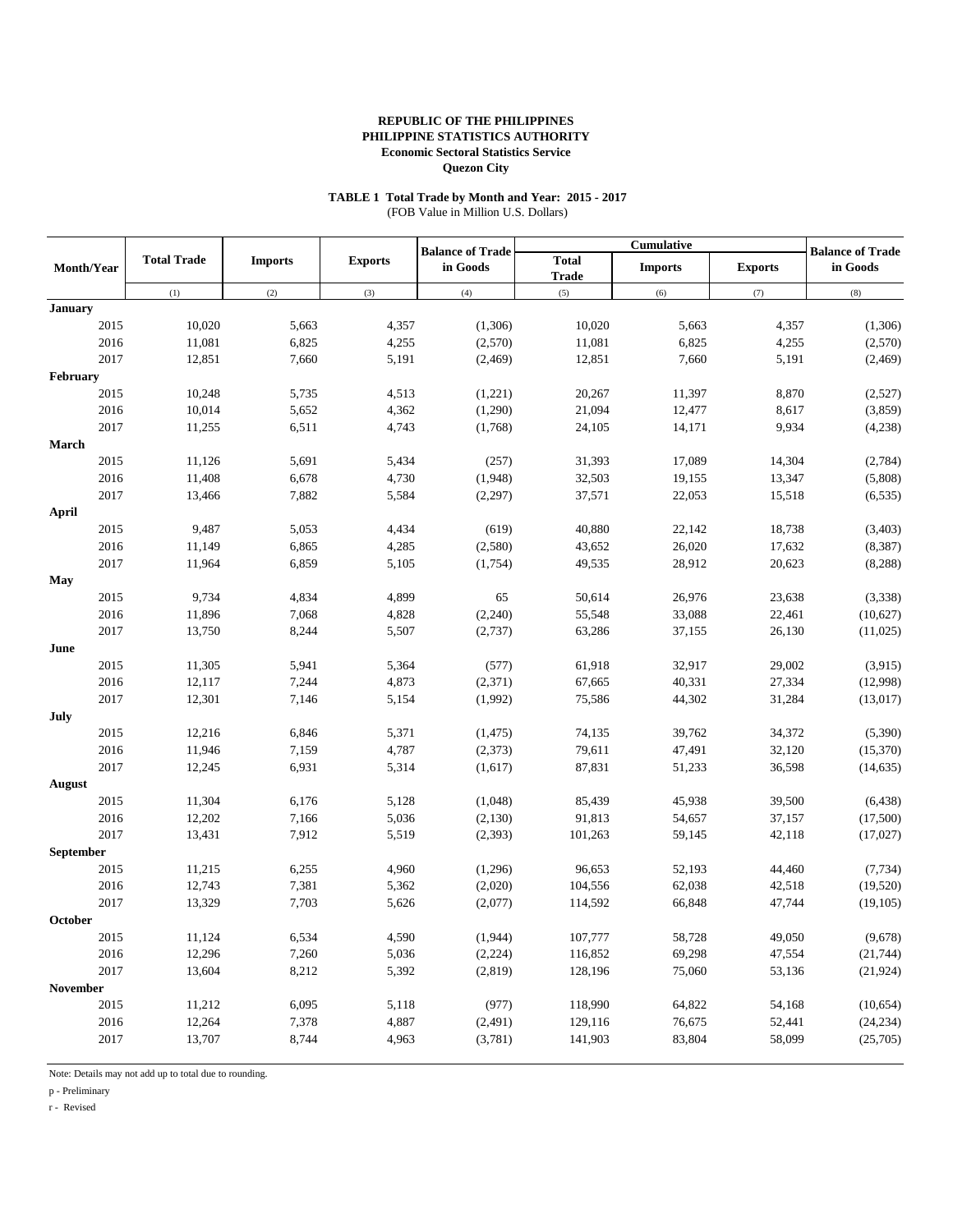## **TABLE 1a Growth Rate by Month and Year: 2015 - 2017**

| <b>Total Trade</b><br><b>Trade in</b><br><b>Imports</b><br><b>Exports</b><br><b>Trade in</b><br><b>Total</b><br><b>Exports</b><br>Month/Year<br><b>Imports</b><br>Goods<br><b>Trade</b><br>Goods<br>(2)<br>(3)<br>(5)<br>(6)<br>(7)<br>(8)<br>(1)<br>(4)<br><b>January</b><br>2015<br>(3.3)<br>(5.7)<br>(0.0)<br>(20.8)<br>(3.3)<br>(5.7)<br>(0.0)<br>(20.8)<br>96.8<br>10.6<br>2016<br>10.6<br>20.5<br>(2.3)<br>20.5<br>(2.3)<br>96.8<br>2017<br>16.0<br>12.2<br>16.0<br>12.2<br>22.0<br>(3.9)<br>22.0<br><b>February</b><br>2015<br>7.8<br>18.1<br>496.1<br>$2.0\,$<br>4.9<br>(3.0)<br>(1.5)<br>36.3<br>5.6<br>4.1<br>2016<br>(2.3)<br>(1.4)<br>(3.4)<br>9.5<br>(2.8)<br>52.7<br>2017<br>12.4<br>15.2<br>8.7<br>37.1<br>14.3<br>15.3<br>9.8<br>13.6<br>March<br>3.1<br>$0.2\,$<br>2015<br>3.5<br>3.7<br>18.4<br>2.5<br>4.5<br>34.5<br>$2.5\,$<br>657.6<br>12.1<br>2016<br>17.3<br>(13.0)<br>3.5<br>(6.7)<br>108.6<br>18.0<br>18.0<br>18.1<br>2017<br>17.9<br>15.6<br>15.1<br>16.3<br>12.5<br>April<br>2015<br>(2.8)<br>0.8<br>2.0<br>18.5<br>(4.5)<br>(5.8)<br>(22.9)<br>(0.5)<br>35.9<br>316.8<br>2016<br>17.5<br>(3.4)<br>6.8<br>17.5<br>(5.9)<br>146.5<br>7.3<br>2017<br>(0.1)<br>19.1<br>(32.0)<br>13.5<br>11.1<br>17.0<br>(1.2)<br>May<br>2015<br>(4.6)<br>(17.4)<br>(92.5)<br>(1.8)<br>0.7<br>(4.6)<br>66.1<br>(11.5)<br>46.2<br>9.7<br>2016<br>22.2<br>(1.4)<br>(3,547.8)<br>22.7<br>(5.0)<br>218.3<br>16.6<br>2017<br>15.6<br>14.0<br>22.2<br>13.9<br>12.3<br>16.3<br>3.7<br>June<br>9.9<br>2015<br>23.0<br>(1.8)<br>(191.1)<br>0.1<br>4.1<br>184.2<br>(4.1)<br>21.9<br>311.0<br>9.3<br>2016<br>7.2<br>(9.2)<br>22.5<br>(5.8)<br>232.0<br>$1.5\,$<br>2017<br>(1.3)<br>5.8<br>(16.0)<br>11.7<br>9.8<br>14.5<br>0.2<br>July<br>2015<br>11.2<br>23.0<br>(1.0)<br>961.6<br>1.8<br>7.0<br>(3.6)<br>255.4<br>2016<br>(2.2)<br>4.6<br>(10.9)<br>60.8<br>7.4<br>19.4<br>185.2<br>(6.6)<br>2017<br>$2.5\,$<br>7.9<br>13.9<br>(3.2)<br>11.0<br>(31.8)<br>10.3<br>August<br>240.7<br>2015<br>(0.1)<br>5.7<br>(6.3)<br>180.8<br>1.5<br>6.8<br>(4.0)<br>7.9<br>16.0<br>103.2<br>$7.5\,$<br>2016<br>(1.8)<br>19.0<br>(5.9)<br>171.8<br>2017<br>10.4<br>12.3<br>8.2<br>10.1<br>9.6<br>10.3<br>13.4<br><b>September</b><br>323.4<br>2015<br>(3.6)<br>8.2<br>(15.2)<br>(2, 145.7)<br>0.9<br>6.9<br>(5.4)<br>2016<br>18.0<br>8.1<br>55.9<br>8.2<br>152.4<br>13.6<br>18.9<br>(4.4)<br>2017<br>4.6<br>4.4<br>4.9<br>2.9<br>9.6<br>7.8<br>12.3<br>October<br>2015<br>3.6<br>16.9<br>(10.8)<br>340.7<br>1.2<br>8.0<br>(5.9)<br>326.8<br>2016<br>9.7<br>14.4<br>8.4<br>10.5<br>11.1<br>18.0<br>(3.0)<br>124.7<br>2017<br>10.6<br>13.1<br>7.1<br>26.8<br>9.7<br>8.3<br>$0.8\,$<br>11.7<br><b>November</b><br>2015<br>4.7<br>10.1<br>170.3<br>305.3<br>(1.1)<br>1.5<br>8.2<br>(5.5)<br>2016<br>9.4<br>$21.0\,$<br>155.0<br>18.3<br>127.5<br>(4.5)<br>8.5<br>(3.2)<br>2017<br>1.6<br>51.8<br>9.9<br>9.3<br>11.8<br>18.5<br>10.8<br>6.1 |  |  | <b>Balance of</b> | Cumulative | <b>Balance of</b> |  |
|------------------------------------------------------------------------------------------------------------------------------------------------------------------------------------------------------------------------------------------------------------------------------------------------------------------------------------------------------------------------------------------------------------------------------------------------------------------------------------------------------------------------------------------------------------------------------------------------------------------------------------------------------------------------------------------------------------------------------------------------------------------------------------------------------------------------------------------------------------------------------------------------------------------------------------------------------------------------------------------------------------------------------------------------------------------------------------------------------------------------------------------------------------------------------------------------------------------------------------------------------------------------------------------------------------------------------------------------------------------------------------------------------------------------------------------------------------------------------------------------------------------------------------------------------------------------------------------------------------------------------------------------------------------------------------------------------------------------------------------------------------------------------------------------------------------------------------------------------------------------------------------------------------------------------------------------------------------------------------------------------------------------------------------------------------------------------------------------------------------------------------------------------------------------------------------------------------------------------------------------------------------------------------------------------------------------------------------------------------------------------------------------------------------------------------------------------------------------------------------------------------------------------------------------------------------------------------------------------------------------------------------------------------------------------------------------------------------------------------------------------------------------------------------------------------------------------------------------------------------------------------------------------------------------|--|--|-------------------|------------|-------------------|--|
|                                                                                                                                                                                                                                                                                                                                                                                                                                                                                                                                                                                                                                                                                                                                                                                                                                                                                                                                                                                                                                                                                                                                                                                                                                                                                                                                                                                                                                                                                                                                                                                                                                                                                                                                                                                                                                                                                                                                                                                                                                                                                                                                                                                                                                                                                                                                                                                                                                                                                                                                                                                                                                                                                                                                                                                                                                                                                                                        |  |  |                   |            |                   |  |
|                                                                                                                                                                                                                                                                                                                                                                                                                                                                                                                                                                                                                                                                                                                                                                                                                                                                                                                                                                                                                                                                                                                                                                                                                                                                                                                                                                                                                                                                                                                                                                                                                                                                                                                                                                                                                                                                                                                                                                                                                                                                                                                                                                                                                                                                                                                                                                                                                                                                                                                                                                                                                                                                                                                                                                                                                                                                                                                        |  |  |                   |            |                   |  |
|                                                                                                                                                                                                                                                                                                                                                                                                                                                                                                                                                                                                                                                                                                                                                                                                                                                                                                                                                                                                                                                                                                                                                                                                                                                                                                                                                                                                                                                                                                                                                                                                                                                                                                                                                                                                                                                                                                                                                                                                                                                                                                                                                                                                                                                                                                                                                                                                                                                                                                                                                                                                                                                                                                                                                                                                                                                                                                                        |  |  |                   |            |                   |  |
|                                                                                                                                                                                                                                                                                                                                                                                                                                                                                                                                                                                                                                                                                                                                                                                                                                                                                                                                                                                                                                                                                                                                                                                                                                                                                                                                                                                                                                                                                                                                                                                                                                                                                                                                                                                                                                                                                                                                                                                                                                                                                                                                                                                                                                                                                                                                                                                                                                                                                                                                                                                                                                                                                                                                                                                                                                                                                                                        |  |  |                   |            |                   |  |
|                                                                                                                                                                                                                                                                                                                                                                                                                                                                                                                                                                                                                                                                                                                                                                                                                                                                                                                                                                                                                                                                                                                                                                                                                                                                                                                                                                                                                                                                                                                                                                                                                                                                                                                                                                                                                                                                                                                                                                                                                                                                                                                                                                                                                                                                                                                                                                                                                                                                                                                                                                                                                                                                                                                                                                                                                                                                                                                        |  |  |                   |            |                   |  |
|                                                                                                                                                                                                                                                                                                                                                                                                                                                                                                                                                                                                                                                                                                                                                                                                                                                                                                                                                                                                                                                                                                                                                                                                                                                                                                                                                                                                                                                                                                                                                                                                                                                                                                                                                                                                                                                                                                                                                                                                                                                                                                                                                                                                                                                                                                                                                                                                                                                                                                                                                                                                                                                                                                                                                                                                                                                                                                                        |  |  |                   |            | (3.9)             |  |
|                                                                                                                                                                                                                                                                                                                                                                                                                                                                                                                                                                                                                                                                                                                                                                                                                                                                                                                                                                                                                                                                                                                                                                                                                                                                                                                                                                                                                                                                                                                                                                                                                                                                                                                                                                                                                                                                                                                                                                                                                                                                                                                                                                                                                                                                                                                                                                                                                                                                                                                                                                                                                                                                                                                                                                                                                                                                                                                        |  |  |                   |            |                   |  |
|                                                                                                                                                                                                                                                                                                                                                                                                                                                                                                                                                                                                                                                                                                                                                                                                                                                                                                                                                                                                                                                                                                                                                                                                                                                                                                                                                                                                                                                                                                                                                                                                                                                                                                                                                                                                                                                                                                                                                                                                                                                                                                                                                                                                                                                                                                                                                                                                                                                                                                                                                                                                                                                                                                                                                                                                                                                                                                                        |  |  |                   |            |                   |  |
|                                                                                                                                                                                                                                                                                                                                                                                                                                                                                                                                                                                                                                                                                                                                                                                                                                                                                                                                                                                                                                                                                                                                                                                                                                                                                                                                                                                                                                                                                                                                                                                                                                                                                                                                                                                                                                                                                                                                                                                                                                                                                                                                                                                                                                                                                                                                                                                                                                                                                                                                                                                                                                                                                                                                                                                                                                                                                                                        |  |  |                   |            |                   |  |
|                                                                                                                                                                                                                                                                                                                                                                                                                                                                                                                                                                                                                                                                                                                                                                                                                                                                                                                                                                                                                                                                                                                                                                                                                                                                                                                                                                                                                                                                                                                                                                                                                                                                                                                                                                                                                                                                                                                                                                                                                                                                                                                                                                                                                                                                                                                                                                                                                                                                                                                                                                                                                                                                                                                                                                                                                                                                                                                        |  |  |                   |            |                   |  |
|                                                                                                                                                                                                                                                                                                                                                                                                                                                                                                                                                                                                                                                                                                                                                                                                                                                                                                                                                                                                                                                                                                                                                                                                                                                                                                                                                                                                                                                                                                                                                                                                                                                                                                                                                                                                                                                                                                                                                                                                                                                                                                                                                                                                                                                                                                                                                                                                                                                                                                                                                                                                                                                                                                                                                                                                                                                                                                                        |  |  |                   |            |                   |  |
|                                                                                                                                                                                                                                                                                                                                                                                                                                                                                                                                                                                                                                                                                                                                                                                                                                                                                                                                                                                                                                                                                                                                                                                                                                                                                                                                                                                                                                                                                                                                                                                                                                                                                                                                                                                                                                                                                                                                                                                                                                                                                                                                                                                                                                                                                                                                                                                                                                                                                                                                                                                                                                                                                                                                                                                                                                                                                                                        |  |  |                   |            |                   |  |
|                                                                                                                                                                                                                                                                                                                                                                                                                                                                                                                                                                                                                                                                                                                                                                                                                                                                                                                                                                                                                                                                                                                                                                                                                                                                                                                                                                                                                                                                                                                                                                                                                                                                                                                                                                                                                                                                                                                                                                                                                                                                                                                                                                                                                                                                                                                                                                                                                                                                                                                                                                                                                                                                                                                                                                                                                                                                                                                        |  |  |                   |            |                   |  |
|                                                                                                                                                                                                                                                                                                                                                                                                                                                                                                                                                                                                                                                                                                                                                                                                                                                                                                                                                                                                                                                                                                                                                                                                                                                                                                                                                                                                                                                                                                                                                                                                                                                                                                                                                                                                                                                                                                                                                                                                                                                                                                                                                                                                                                                                                                                                                                                                                                                                                                                                                                                                                                                                                                                                                                                                                                                                                                                        |  |  |                   |            |                   |  |
|                                                                                                                                                                                                                                                                                                                                                                                                                                                                                                                                                                                                                                                                                                                                                                                                                                                                                                                                                                                                                                                                                                                                                                                                                                                                                                                                                                                                                                                                                                                                                                                                                                                                                                                                                                                                                                                                                                                                                                                                                                                                                                                                                                                                                                                                                                                                                                                                                                                                                                                                                                                                                                                                                                                                                                                                                                                                                                                        |  |  |                   |            |                   |  |
|                                                                                                                                                                                                                                                                                                                                                                                                                                                                                                                                                                                                                                                                                                                                                                                                                                                                                                                                                                                                                                                                                                                                                                                                                                                                                                                                                                                                                                                                                                                                                                                                                                                                                                                                                                                                                                                                                                                                                                                                                                                                                                                                                                                                                                                                                                                                                                                                                                                                                                                                                                                                                                                                                                                                                                                                                                                                                                                        |  |  |                   |            |                   |  |
|                                                                                                                                                                                                                                                                                                                                                                                                                                                                                                                                                                                                                                                                                                                                                                                                                                                                                                                                                                                                                                                                                                                                                                                                                                                                                                                                                                                                                                                                                                                                                                                                                                                                                                                                                                                                                                                                                                                                                                                                                                                                                                                                                                                                                                                                                                                                                                                                                                                                                                                                                                                                                                                                                                                                                                                                                                                                                                                        |  |  |                   |            |                   |  |
|                                                                                                                                                                                                                                                                                                                                                                                                                                                                                                                                                                                                                                                                                                                                                                                                                                                                                                                                                                                                                                                                                                                                                                                                                                                                                                                                                                                                                                                                                                                                                                                                                                                                                                                                                                                                                                                                                                                                                                                                                                                                                                                                                                                                                                                                                                                                                                                                                                                                                                                                                                                                                                                                                                                                                                                                                                                                                                                        |  |  |                   |            |                   |  |
|                                                                                                                                                                                                                                                                                                                                                                                                                                                                                                                                                                                                                                                                                                                                                                                                                                                                                                                                                                                                                                                                                                                                                                                                                                                                                                                                                                                                                                                                                                                                                                                                                                                                                                                                                                                                                                                                                                                                                                                                                                                                                                                                                                                                                                                                                                                                                                                                                                                                                                                                                                                                                                                                                                                                                                                                                                                                                                                        |  |  |                   |            |                   |  |
|                                                                                                                                                                                                                                                                                                                                                                                                                                                                                                                                                                                                                                                                                                                                                                                                                                                                                                                                                                                                                                                                                                                                                                                                                                                                                                                                                                                                                                                                                                                                                                                                                                                                                                                                                                                                                                                                                                                                                                                                                                                                                                                                                                                                                                                                                                                                                                                                                                                                                                                                                                                                                                                                                                                                                                                                                                                                                                                        |  |  |                   |            |                   |  |
|                                                                                                                                                                                                                                                                                                                                                                                                                                                                                                                                                                                                                                                                                                                                                                                                                                                                                                                                                                                                                                                                                                                                                                                                                                                                                                                                                                                                                                                                                                                                                                                                                                                                                                                                                                                                                                                                                                                                                                                                                                                                                                                                                                                                                                                                                                                                                                                                                                                                                                                                                                                                                                                                                                                                                                                                                                                                                                                        |  |  |                   |            |                   |  |
|                                                                                                                                                                                                                                                                                                                                                                                                                                                                                                                                                                                                                                                                                                                                                                                                                                                                                                                                                                                                                                                                                                                                                                                                                                                                                                                                                                                                                                                                                                                                                                                                                                                                                                                                                                                                                                                                                                                                                                                                                                                                                                                                                                                                                                                                                                                                                                                                                                                                                                                                                                                                                                                                                                                                                                                                                                                                                                                        |  |  |                   |            |                   |  |
|                                                                                                                                                                                                                                                                                                                                                                                                                                                                                                                                                                                                                                                                                                                                                                                                                                                                                                                                                                                                                                                                                                                                                                                                                                                                                                                                                                                                                                                                                                                                                                                                                                                                                                                                                                                                                                                                                                                                                                                                                                                                                                                                                                                                                                                                                                                                                                                                                                                                                                                                                                                                                                                                                                                                                                                                                                                                                                                        |  |  |                   |            |                   |  |
|                                                                                                                                                                                                                                                                                                                                                                                                                                                                                                                                                                                                                                                                                                                                                                                                                                                                                                                                                                                                                                                                                                                                                                                                                                                                                                                                                                                                                                                                                                                                                                                                                                                                                                                                                                                                                                                                                                                                                                                                                                                                                                                                                                                                                                                                                                                                                                                                                                                                                                                                                                                                                                                                                                                                                                                                                                                                                                                        |  |  |                   |            |                   |  |
|                                                                                                                                                                                                                                                                                                                                                                                                                                                                                                                                                                                                                                                                                                                                                                                                                                                                                                                                                                                                                                                                                                                                                                                                                                                                                                                                                                                                                                                                                                                                                                                                                                                                                                                                                                                                                                                                                                                                                                                                                                                                                                                                                                                                                                                                                                                                                                                                                                                                                                                                                                                                                                                                                                                                                                                                                                                                                                                        |  |  |                   |            |                   |  |
|                                                                                                                                                                                                                                                                                                                                                                                                                                                                                                                                                                                                                                                                                                                                                                                                                                                                                                                                                                                                                                                                                                                                                                                                                                                                                                                                                                                                                                                                                                                                                                                                                                                                                                                                                                                                                                                                                                                                                                                                                                                                                                                                                                                                                                                                                                                                                                                                                                                                                                                                                                                                                                                                                                                                                                                                                                                                                                                        |  |  |                   |            |                   |  |
|                                                                                                                                                                                                                                                                                                                                                                                                                                                                                                                                                                                                                                                                                                                                                                                                                                                                                                                                                                                                                                                                                                                                                                                                                                                                                                                                                                                                                                                                                                                                                                                                                                                                                                                                                                                                                                                                                                                                                                                                                                                                                                                                                                                                                                                                                                                                                                                                                                                                                                                                                                                                                                                                                                                                                                                                                                                                                                                        |  |  |                   |            |                   |  |
|                                                                                                                                                                                                                                                                                                                                                                                                                                                                                                                                                                                                                                                                                                                                                                                                                                                                                                                                                                                                                                                                                                                                                                                                                                                                                                                                                                                                                                                                                                                                                                                                                                                                                                                                                                                                                                                                                                                                                                                                                                                                                                                                                                                                                                                                                                                                                                                                                                                                                                                                                                                                                                                                                                                                                                                                                                                                                                                        |  |  |                   |            |                   |  |
|                                                                                                                                                                                                                                                                                                                                                                                                                                                                                                                                                                                                                                                                                                                                                                                                                                                                                                                                                                                                                                                                                                                                                                                                                                                                                                                                                                                                                                                                                                                                                                                                                                                                                                                                                                                                                                                                                                                                                                                                                                                                                                                                                                                                                                                                                                                                                                                                                                                                                                                                                                                                                                                                                                                                                                                                                                                                                                                        |  |  |                   |            |                   |  |
|                                                                                                                                                                                                                                                                                                                                                                                                                                                                                                                                                                                                                                                                                                                                                                                                                                                                                                                                                                                                                                                                                                                                                                                                                                                                                                                                                                                                                                                                                                                                                                                                                                                                                                                                                                                                                                                                                                                                                                                                                                                                                                                                                                                                                                                                                                                                                                                                                                                                                                                                                                                                                                                                                                                                                                                                                                                                                                                        |  |  |                   |            | (4.8)             |  |
|                                                                                                                                                                                                                                                                                                                                                                                                                                                                                                                                                                                                                                                                                                                                                                                                                                                                                                                                                                                                                                                                                                                                                                                                                                                                                                                                                                                                                                                                                                                                                                                                                                                                                                                                                                                                                                                                                                                                                                                                                                                                                                                                                                                                                                                                                                                                                                                                                                                                                                                                                                                                                                                                                                                                                                                                                                                                                                                        |  |  |                   |            |                   |  |
|                                                                                                                                                                                                                                                                                                                                                                                                                                                                                                                                                                                                                                                                                                                                                                                                                                                                                                                                                                                                                                                                                                                                                                                                                                                                                                                                                                                                                                                                                                                                                                                                                                                                                                                                                                                                                                                                                                                                                                                                                                                                                                                                                                                                                                                                                                                                                                                                                                                                                                                                                                                                                                                                                                                                                                                                                                                                                                                        |  |  |                   |            |                   |  |
|                                                                                                                                                                                                                                                                                                                                                                                                                                                                                                                                                                                                                                                                                                                                                                                                                                                                                                                                                                                                                                                                                                                                                                                                                                                                                                                                                                                                                                                                                                                                                                                                                                                                                                                                                                                                                                                                                                                                                                                                                                                                                                                                                                                                                                                                                                                                                                                                                                                                                                                                                                                                                                                                                                                                                                                                                                                                                                                        |  |  |                   |            |                   |  |
|                                                                                                                                                                                                                                                                                                                                                                                                                                                                                                                                                                                                                                                                                                                                                                                                                                                                                                                                                                                                                                                                                                                                                                                                                                                                                                                                                                                                                                                                                                                                                                                                                                                                                                                                                                                                                                                                                                                                                                                                                                                                                                                                                                                                                                                                                                                                                                                                                                                                                                                                                                                                                                                                                                                                                                                                                                                                                                                        |  |  |                   |            | (2.7)             |  |
|                                                                                                                                                                                                                                                                                                                                                                                                                                                                                                                                                                                                                                                                                                                                                                                                                                                                                                                                                                                                                                                                                                                                                                                                                                                                                                                                                                                                                                                                                                                                                                                                                                                                                                                                                                                                                                                                                                                                                                                                                                                                                                                                                                                                                                                                                                                                                                                                                                                                                                                                                                                                                                                                                                                                                                                                                                                                                                                        |  |  |                   |            |                   |  |
|                                                                                                                                                                                                                                                                                                                                                                                                                                                                                                                                                                                                                                                                                                                                                                                                                                                                                                                                                                                                                                                                                                                                                                                                                                                                                                                                                                                                                                                                                                                                                                                                                                                                                                                                                                                                                                                                                                                                                                                                                                                                                                                                                                                                                                                                                                                                                                                                                                                                                                                                                                                                                                                                                                                                                                                                                                                                                                                        |  |  |                   |            |                   |  |
|                                                                                                                                                                                                                                                                                                                                                                                                                                                                                                                                                                                                                                                                                                                                                                                                                                                                                                                                                                                                                                                                                                                                                                                                                                                                                                                                                                                                                                                                                                                                                                                                                                                                                                                                                                                                                                                                                                                                                                                                                                                                                                                                                                                                                                                                                                                                                                                                                                                                                                                                                                                                                                                                                                                                                                                                                                                                                                                        |  |  |                   |            |                   |  |
|                                                                                                                                                                                                                                                                                                                                                                                                                                                                                                                                                                                                                                                                                                                                                                                                                                                                                                                                                                                                                                                                                                                                                                                                                                                                                                                                                                                                                                                                                                                                                                                                                                                                                                                                                                                                                                                                                                                                                                                                                                                                                                                                                                                                                                                                                                                                                                                                                                                                                                                                                                                                                                                                                                                                                                                                                                                                                                                        |  |  |                   |            | (2.1)             |  |
|                                                                                                                                                                                                                                                                                                                                                                                                                                                                                                                                                                                                                                                                                                                                                                                                                                                                                                                                                                                                                                                                                                                                                                                                                                                                                                                                                                                                                                                                                                                                                                                                                                                                                                                                                                                                                                                                                                                                                                                                                                                                                                                                                                                                                                                                                                                                                                                                                                                                                                                                                                                                                                                                                                                                                                                                                                                                                                                        |  |  |                   |            |                   |  |
|                                                                                                                                                                                                                                                                                                                                                                                                                                                                                                                                                                                                                                                                                                                                                                                                                                                                                                                                                                                                                                                                                                                                                                                                                                                                                                                                                                                                                                                                                                                                                                                                                                                                                                                                                                                                                                                                                                                                                                                                                                                                                                                                                                                                                                                                                                                                                                                                                                                                                                                                                                                                                                                                                                                                                                                                                                                                                                                        |  |  |                   |            |                   |  |
|                                                                                                                                                                                                                                                                                                                                                                                                                                                                                                                                                                                                                                                                                                                                                                                                                                                                                                                                                                                                                                                                                                                                                                                                                                                                                                                                                                                                                                                                                                                                                                                                                                                                                                                                                                                                                                                                                                                                                                                                                                                                                                                                                                                                                                                                                                                                                                                                                                                                                                                                                                                                                                                                                                                                                                                                                                                                                                                        |  |  |                   |            |                   |  |
|                                                                                                                                                                                                                                                                                                                                                                                                                                                                                                                                                                                                                                                                                                                                                                                                                                                                                                                                                                                                                                                                                                                                                                                                                                                                                                                                                                                                                                                                                                                                                                                                                                                                                                                                                                                                                                                                                                                                                                                                                                                                                                                                                                                                                                                                                                                                                                                                                                                                                                                                                                                                                                                                                                                                                                                                                                                                                                                        |  |  |                   |            |                   |  |
|                                                                                                                                                                                                                                                                                                                                                                                                                                                                                                                                                                                                                                                                                                                                                                                                                                                                                                                                                                                                                                                                                                                                                                                                                                                                                                                                                                                                                                                                                                                                                                                                                                                                                                                                                                                                                                                                                                                                                                                                                                                                                                                                                                                                                                                                                                                                                                                                                                                                                                                                                                                                                                                                                                                                                                                                                                                                                                                        |  |  |                   |            |                   |  |
|                                                                                                                                                                                                                                                                                                                                                                                                                                                                                                                                                                                                                                                                                                                                                                                                                                                                                                                                                                                                                                                                                                                                                                                                                                                                                                                                                                                                                                                                                                                                                                                                                                                                                                                                                                                                                                                                                                                                                                                                                                                                                                                                                                                                                                                                                                                                                                                                                                                                                                                                                                                                                                                                                                                                                                                                                                                                                                                        |  |  |                   |            |                   |  |
|                                                                                                                                                                                                                                                                                                                                                                                                                                                                                                                                                                                                                                                                                                                                                                                                                                                                                                                                                                                                                                                                                                                                                                                                                                                                                                                                                                                                                                                                                                                                                                                                                                                                                                                                                                                                                                                                                                                                                                                                                                                                                                                                                                                                                                                                                                                                                                                                                                                                                                                                                                                                                                                                                                                                                                                                                                                                                                                        |  |  |                   |            |                   |  |
|                                                                                                                                                                                                                                                                                                                                                                                                                                                                                                                                                                                                                                                                                                                                                                                                                                                                                                                                                                                                                                                                                                                                                                                                                                                                                                                                                                                                                                                                                                                                                                                                                                                                                                                                                                                                                                                                                                                                                                                                                                                                                                                                                                                                                                                                                                                                                                                                                                                                                                                                                                                                                                                                                                                                                                                                                                                                                                                        |  |  |                   |            |                   |  |

Note: Details may not add up to total due to rounding.

p - Preliminary

r - Revised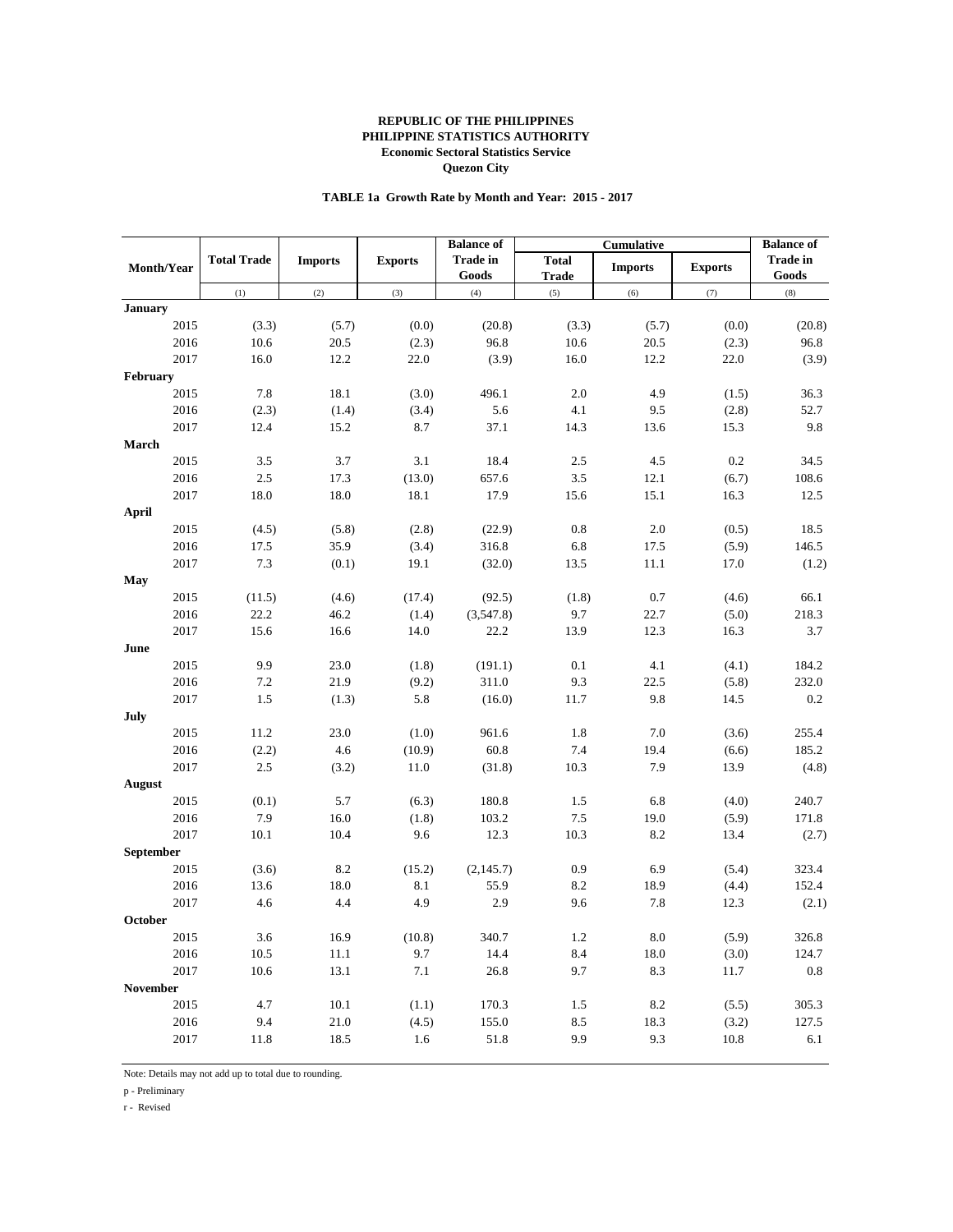#### **TABLE 2 Philippine Exports by Commodity Groups**

**November 2017 and 2016**<br>(FOB Value in Million U.S. Dollars)

|                     |                                                                                                          | 2017                  |            | 2016                  |                          | Growth           |
|---------------------|----------------------------------------------------------------------------------------------------------|-----------------------|------------|-----------------------|--------------------------|------------------|
|                     | <b>Commodity Groups</b>                                                                                  | November <sup>P</sup> | % Share    | November <sup>r</sup> | % Share                  | Rate %           |
|                     |                                                                                                          | (1)                   | (2)        | (3)                   | (4)                      | (5)              |
|                     | <b>Total Exports</b>                                                                                     | 4,963.15              | 100.0      | 4,886.88              | 100.0                    | 1.6              |
| $\mathbf{1}$        | <b>Electronic Products</b>                                                                               | 2,883.82              | 58.1       | 2,558.70              | 52.4                     | 12.7             |
|                     | a) Components/Devices (Semiconductors)                                                                   | 2,129.35              | 42.9       | 1,807.92              | 37.0                     | 17.8             |
|                     | b) Electronic Data Processing                                                                            | 476.60                | 9.6        | 480.92                | 9.8                      | (0.9)            |
|                     | c) Office Equipment                                                                                      | 45.81                 | 0.9        | 40.78                 | 0.8                      | 12.3             |
|                     | d) Consumer Electronics                                                                                  | 25.64                 | 0.5        | 28.75                 | 0.6                      | (10.8)           |
|                     | e) Telecommunication                                                                                     | 42.71                 | 0.9        | 71.53                 | 1.5                      | (40.3)           |
|                     | f) Communication/Radar                                                                                   | 74.13                 | 1.5        | 36.21                 | 0.7                      | 104.7            |
|                     | g) Control and Instrumentation                                                                           | 72.57                 | 1.5        | 76.09                 | 1.6                      | (4.6)            |
|                     | h) Medical/Industrial Instrumentation                                                                    | 10.41                 | 0.2        | 4.90                  | 0.1                      | 112.4            |
|                     | i) Automotive Electronics                                                                                | 6.59                  | 0.1        | 11.60                 | 0.2                      | (43.1)           |
| 2                   | Other Manufactured Goods                                                                                 | 269.79                | 5.4        | 368.42                | 7.5                      | (26.8)           |
| 3<br>$\overline{4}$ | Cathodes & Sections Of Cathodes, Of Refined Copper                                                       | 173.59                | 3.5<br>3.2 | 33.47                 | 0.7<br>4.9               | 418.6            |
| 5                   | Machinery & Transport Equipment<br>Ignition Wiring Set and Other Wiring Sets Used in Vehicles, Aircrafts | 158.35                |            | 238.68                |                          | (33.7)           |
|                     | and Ships 1/                                                                                             | 152.49                | 3.1        | 152.60                | 3.1                      | (0.1)            |
| 6                   | Metal Components 7/                                                                                      | 126.51                | 2.5        | 100.92                | 2.1                      | 25.4             |
| $\tau$              | Coconut Oil 2/                                                                                           | 117.26                | 2.4        | 127.52                | 2.6                      | (8.0)            |
| 8                   | Gold 3/                                                                                                  | 109.36                | 2.2        | 46.20                 | 0.9                      | 136.7            |
| 9                   | Electronic Eqpt. and Parts                                                                               | 93.34                 | 1.9        | 63.29                 | 1.3                      | 47.5             |
|                     | 10 Misc. Manufactured Articles, n.e.s.                                                                   | 65.10                 | 1.3        | 56.70                 | 1.2                      | 14.8             |
|                     | TOP TEN EXPORTS TOTAL                                                                                    | 4,149.60              | 83.6       | 3,746.51              | 76.7                     | 10.8             |
|                     | 11 Chemicals                                                                                             | 64.65                 | 1.3        | 119.26                | 2.4                      | (45.8)           |
|                     | 12 Other Mineral Products                                                                                | 62.36                 | 1.3        | 58.93                 | 1.2                      | 5.8              |
|                     | 13 Woodcrafts and Furniture                                                                              | 47.01                 | 0.9        | 218.29                | 4.5                      | (78.5)           |
|                     | 14 Articles of Apparel and Clothing Accessories                                                          | 44.74                 | 0.9        | 79.62                 | 1.6                      | (43.8)           |
|                     | 15 Petroleum Products 4/                                                                                 | 44.20                 | 0.9        | 19.18                 | 0.4                      | 130.4            |
|                     | 16 Bananas (Fresh)                                                                                       | 43.36                 | 0.9        | 87.74                 | 1.8                      | (50.6)           |
|                     | 17 Processed Food and Beverages                                                                          | 41.50                 | 0.8        | 69.93                 | 1.4                      | (40.7)           |
|                     | 18 Travel Goods and Handbags                                                                             | 37.81                 | 0.8        | 37.95                 | 0.8                      | (0.4)            |
|                     | 19 Special Transactions 5/                                                                               | 36.14                 | 0.7        | 21.99                 | 0.4                      | 64.4             |
|                     | 20 Non-Metallic Mineral Manufactures<br>21 Other Products Manufactured from Materials Imported on        | 27.48                 | 0.6        | 11.97                 | 0.2                      | 129.6            |
|                     | <b>Consignment Basis</b>                                                                                 | 27.23<br>27.02        | 0.5<br>0.5 | 32.58<br>63.05        | 0.7<br>1.3               | (16.4)<br>(57.1) |
|                     | 22 Pineapple and Pineapple Products<br>23 Tuna $6/$                                                      | 25.30                 | 0.5        | 27.85                 | 0.6                      | (9.2)            |
|                     | 24 Lumber                                                                                                | 24.72                 | 0.5        | 2.26                  | 0.0                      | 994.3            |
|                     | 25 Copper Concentrates                                                                                   | 18.97                 | 0.4        | 19.48                 | 0.4                      | (2.6)            |
|                     | 26 Dessicated Coconut                                                                                    | 17.76                 | 0.4        | 23.21                 | 0.5                      | (23.5)           |
|                     | 27 Baby Carr., Toys, Games, and Sporting Goods                                                           | 17.56                 | 0.4        | 14.83                 | 0.3                      | 18.4             |
|                     | 28 Processed Tropical Fruits<br>29 Fish, fresh or preserved of which: Shrimps & Prawns                   | 17.48                 | 0.4        | 19.25                 | 0.4                      | (9.2)            |
|                     |                                                                                                          | 17.32                 | 0.3        | 31.86                 | 0.7                      | (45.6)           |
|                     | 30 Seaweeds and Carageenan                                                                               | 13.84                 | 0.3        | 16.73                 | 0.3                      | (17.3)           |
|                     | 31 Textile Yarns/Fabrics                                                                                 | 13.67                 | 0.3        | 19.94                 | 0.4                      | (31.4)           |
|                     | 32 Iron & Steel                                                                                          | 8.57                  | 0.2        | 6.44                  | 0.1                      | 32.9             |
| 34                  | 33 Activated Carbon<br><b>Unmanufactured Tobacco</b>                                                     | 8.34<br>7.39          | 0.2<br>0.1 | 7.06<br>5.17          | 0.1<br>0.1               | 18.2<br>42.7     |
| 35                  | Natural Rubber                                                                                           | 6.39                  | 0.1        | 6.19                  | 0.1                      | 3.3              |
| 36                  | Copra Oil Cake or Meal                                                                                   | 5.87                  | 0.1        | 3.23                  | 0.1                      | 81.6             |
| 37                  | Shrimps and Prawns, Fresh, Chilled or Frozen                                                             | 5.83                  | 0.1        | 6.05                  | 0.1                      | (3.6)            |
| 38                  | Sugar                                                                                                    | 5.38                  | 0.1        | 0.00                  | $\overline{\phantom{a}}$ |                  |
| 39                  | Footwear                                                                                                 | 4.83                  | 0.1        | 5.24                  | 0.1                      | (7.7)            |
| 40                  | Plywood                                                                                                  | 3.55                  | 0.1        | 0.03                  | 0.0                      | a                |
| 41                  | Abaca Fibers                                                                                             | 2.90                  | 0.1        | 2.15                  | 0.0                      | 34.5             |
| 42                  | Other Agro-based                                                                                         | 2.61                  | 0.1        | 4.37                  | 0.1                      | (40.4)           |
| 43                  | Fertilizers, Manufactured                                                                                | 2.35                  | 0.0        | 1.93                  | 0.0                      | 21.6             |
| 44                  | Other Fruits and Vegetables                                                                              | 2.10                  | 0.0        | 2.85                  | 0.1                      | (26.1)           |
| 45                  | <b>Basketworks</b><br>Fine Jewelry                                                                       | 1.86<br>1.69          | 0.0<br>0.0 | 3.62<br>2.71          | 0.1<br>0.1               | (48.7)           |
| 46<br>47            | Other Coconut Product                                                                                    | 1.53                  | $0.0\,$    | 1.84                  | 0.0                      | (37.8)<br>(16.9) |
| 48                  | Ceramic Tiles and Décor                                                                                  | 1.48                  | 0.0        | 1.10                  | $0.0\,$                  | 34.9             |
| 49                  | Christmas Decor                                                                                          | 1.10                  | 0.0        | 1.47                  | $0.0\,$                  | (25.7)           |
| 50                  | Others                                                                                                   | 69.66                 | 1.4        | 83.00                 | 1.7                      | (16.1)           |

1/ consists only of electrical wiring harness for motor vehicles

2/ includes crude and refined

3/ extracted from copper ores and concentrates

4/ includes refined petroleum products, manufactures from crude petroleum oil imported on consignment basis

5/ replacements and goods returned to the country whence exported

6/ includes fresh, frozen, prepared or preserved in airtight containers

7/ excluding brakes & servo-brakes a - growth rate greater than 1000 percent and above

p preliminary

r revised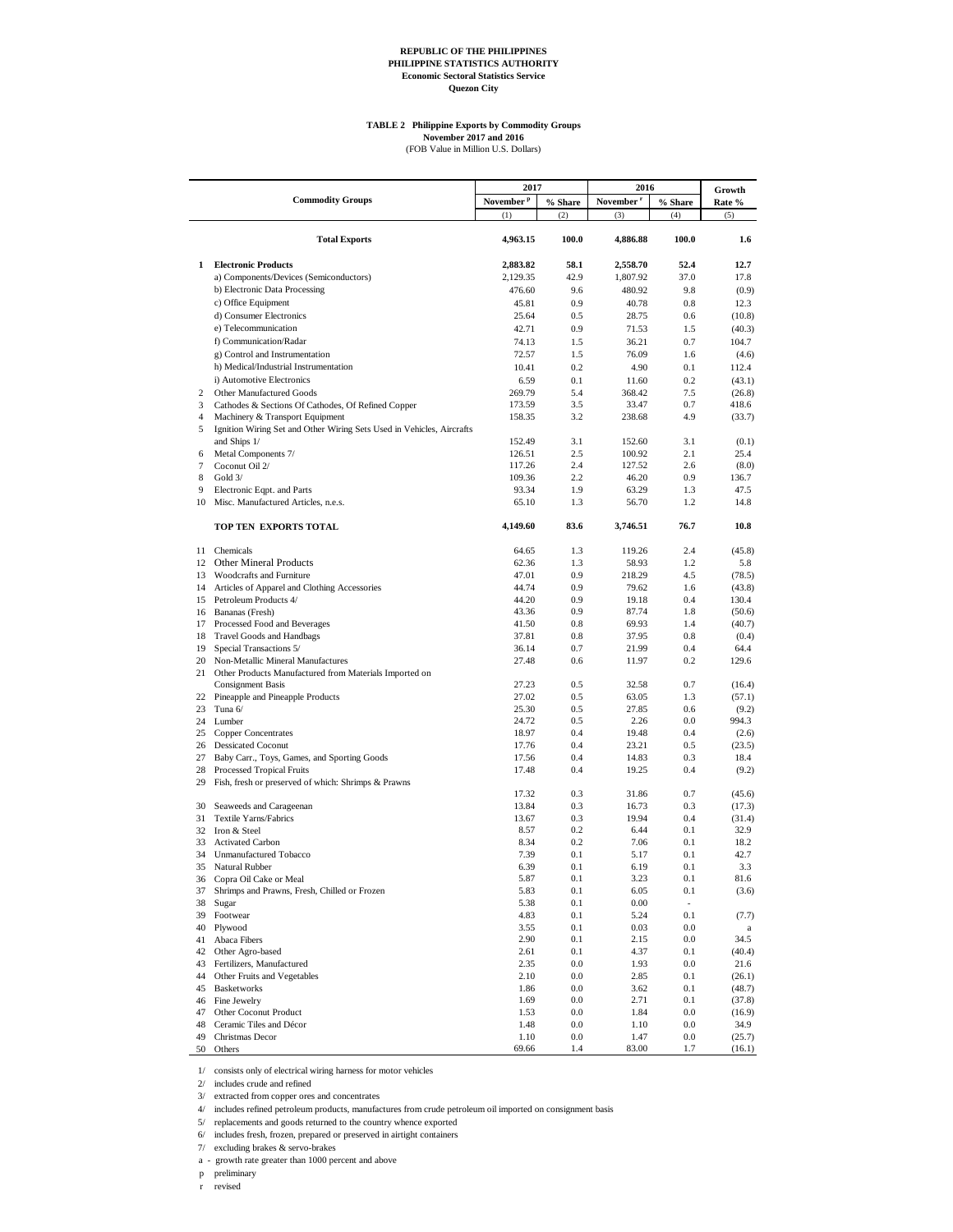#### **TABLE 2a Philippine Exports by Commodity Groups**

(FOB Value in U.S. Dollars) **January to November 2017 and 2016**

**2017 2016 Growth Jan-Nov <sup>p</sup> Jan-Nov <sup>r</sup> Rate %**  $(1)$   $(2)$   $(3)$ **Total Exports 58,099,079,889 52,441,073,944 10.8 1 Electronic Products 29,852,347,320 26,932,138,804 10.8** a) Components/Devices (Semiconductors) 21,595,646,312 19,350,884,676 11.6 b) Electronic Data Processing 5,338,865,791 4,892,129,289 9.1 c) Office Equipment 606,719,858 389,950,222 55.6<br>d) Consumer Electronics 295,211,313 247,280,211 19.4 d) Consumer Electronics 295,211,313 247,280,211 19.4 e) Telecommunication and the telecommunication 459,729,733 684,293,820 (32.8)<br>
f) Communication/Radar 660,611,608 427,410,189 54.6 f) Communication/Radar 660,611,608 427,410,189 54.6 g) Control and Instrumentation 13.1 (99.03.14 686,105,989 8.1<br>
h) Medical/Industrial Instrumentation 166,608,714 109,246,160 (39.0) h) Medical/Industrial Instrumentation 66,608,714 109,246,160 (39.0) i) Automotive Electronics 86,962,154 144,838,248 (40.0) 2 Other Manufactured Goods 3,818,652,372 3,522,229,569 8.4 3 Cathodes & Sections Of Cathodes, Of Refined Copper 1,145,270,130 125,175,537 814.9<br>4 Machinery & Transport Equipment 4 3,442,092,211 2,871,824,862 19.9 4 Machinery & Transport Equipment 3,442,092,211 2,871,824,862 19.9 5 Aircrafts and Ships 1/ 1,893,882,915 1,834,783,047 3.2 Ignition Wiring Set and Other Wiring Sets Used in Vehicles, 6 Metal Components 7/ 1,385,852,046 1,092,506,376 26.9<br>7 Coconut Oil 2/ 1,448,991,115 1,022,477,807 41.7 7 Coconut Oil 2/ 1,448,991,115 1,022,477,807 8 Gold 3/ 1,095,489,442 496,649,604 8 Gold 3/ **1,095,489,442** 496,649,604 120.6 9 Electronic Eqpt. and Parts 1,072,660,825 759,991,757 41.1 10 Misc. Manufactured Articles, n.e.s. 607,618,199 658,296,645 (7.7) 1,326,005,719 1,423,563,316 (6.9) 12 Other Mineral Products<br>
13 Woodcrafts and Furniture<br>
13 Woodcrafts and Furniture<br>
1495,013,067 2,776,159,631 (46.1) 13 Woodcrafts and Furniture 1,495,013,067 2,776,159,631 (46.1) 14 Articles of Apparel and Clothing Accessories 1,038,341,999 1,008,147,207 3.0<br>15 Petroleum Products 4/ 260,421.254 244,065.579 6.7 15 Petroleum Products 4/ 260,421,254 244,065,579<br>16 Bananas (Fresh) 645,066,972 663,504,757 16 Bananas (Fresh) 645,066,972 663,504,757 (2.8)<br>17 Processed Food and Beverages 68 and 200 and 200 and 200 and 200 and 200 and 200 and 200 and 200 and 200 and 200 and 200 and 200 and 200 and 200 and 200 and 200 and 200 an 17 Processed Food and Beverages 708,864,975 670,064,758 5.8 18 Travel Goods and Handbags 1.5<br>
19 Special Transactions 5/<br>
12.0<br>
12.0<br>
12.0 19 Special Transactions 5/ 20 Non-Metallic Mineral Manufactures 167,530,251 122,574,135 36.7 21 Consignment Basis 308,384,016 385,633,507 (20.0) Other Products Manufactured from Materials Imported on 22 Pineapple and Pineapple Products 531,087,901 641,268,683 (17.2)<br>
23 Tuna 6/ 370,900,640 239,852,051 54.6 23 Tuna 6/ 370,900,640 239,852,051 54.6<br>24 Lumber 93.217.313 22.180.740 320.3 24 Lumber 22, 180,740 320.3 25 Copper Concentrates 249,838,179 445,821,661 (44.0) 26 Dessicated Coconut 248,526,542 187,668,272 32.4 27 Baby Carr., Toys, Games, and Sporting Goods 161,842,391 170,612,973 (5.1)<br>28 Processed Tropical Fruits 232,015,918 232,015,918 218,242,168 6.3 28 Processed Tropical Fruits 232,015,918 218,242,168 6.3  $29$ Fish, fresh or preserved of which: Shrimps & Prawns 271,451,610 315,894,035 (14.1)<br>155,601,785 182,237,632 (14.6) 30 Seaweeds and Carageenan 155,601,785 182,237,632 (14.6)<br>31 Textile Yarns/Fabrics 216,457,574 173,711,044 24.6 31 Textile Yarns/Fabrics 216,457,574 173,711,044<br>32 Iron & Steel 118,311,353 102,772,367 32 Iron & Steel 118,311,353 102,772,367 15.1 33 Activated Carbon 100,281,633 97,116,000 3.3 34 Unmanufactured Tobacco 95,522,094 71,256,494 34.1 35 Natural Rubber 92,108,346 29,841,645 208.7 36 Copra Oil Cake or Meal 37,908,533 45,602,959 (16.9)<br>37 Shrimps and Prawns, Fresh, Chilled or Frozen 53,386,070 39,819,748 34.1 37 Shrimps and Prawns, Fresh, Chilled or Frozen 38 Sugar 38 Sugar 150,523,428 99,048,646 52.0 39 Footwear 62,665,110 42,505,537 47.4 40 Plywood a and the state of the state of the 47,103,011 and 47,103,011 and 487,709 and 47,103,011 and 487,709 and 47,103,011 and 487,709 and 47,103,011 and 487,709 and 47,103,011 and 487,709 and 47,103,011 and 487,709 an 41 Abaca Fibers 63.3<br>42 Other Agro-based 63.3<br>42 Other Agro-based 63.3<br>43.855.708 48.641.090 (20.1) 42 Other Agro-based 38,855,708 48,641,090 (20.1) 43 Fertilizers, Manufactured 25,961,343 9,210,421 181.9 44 Other Fruits and Vegetables<br>
45 ASS/522 25,326,769 13.3<br>
45 Assketworks<br>
48,496,603 (16.4) 45 Basketworks 40,529,377 48,496,603 (16.4) 46 Fine Jewelry 23,473,095 27,190,595 (13.7)<br>47 Other Coconut Product 22,580,197 21,783,403 3.7 47 Other Coconut Product 22,580,197 21,783,403 3.7 48 Ceramic Tiles and Décor 26,631,651 15,648,163 70.2<br>
49 Christmas Decor 26 Decor 24 09 1082 47 418 525 (28.1) 49 Christmas Decor 34,091,082 47,418,525 (28.1)<br>
50 Others 378,729,370 756,162,899 16.2 50 Others 878,729,370 756,162,899 16.2 **Commodity Groups**

1/ consists only of electrical wiring harness for motor vehicles

2/ includes crude and refined

3/ extracted from copper ores and concentrates

4/ includes refined petroleum products, manufactures from crude petroleum oil imported on consignment basis

5/ replacements and goods returned to the country whence exported

6/ includes fresh, frozen, prepared or preserved in airtight containers

7/ excluding brakes & servo-brakes

a - growth rate greater than 1000 percent and above

p preliminary

revised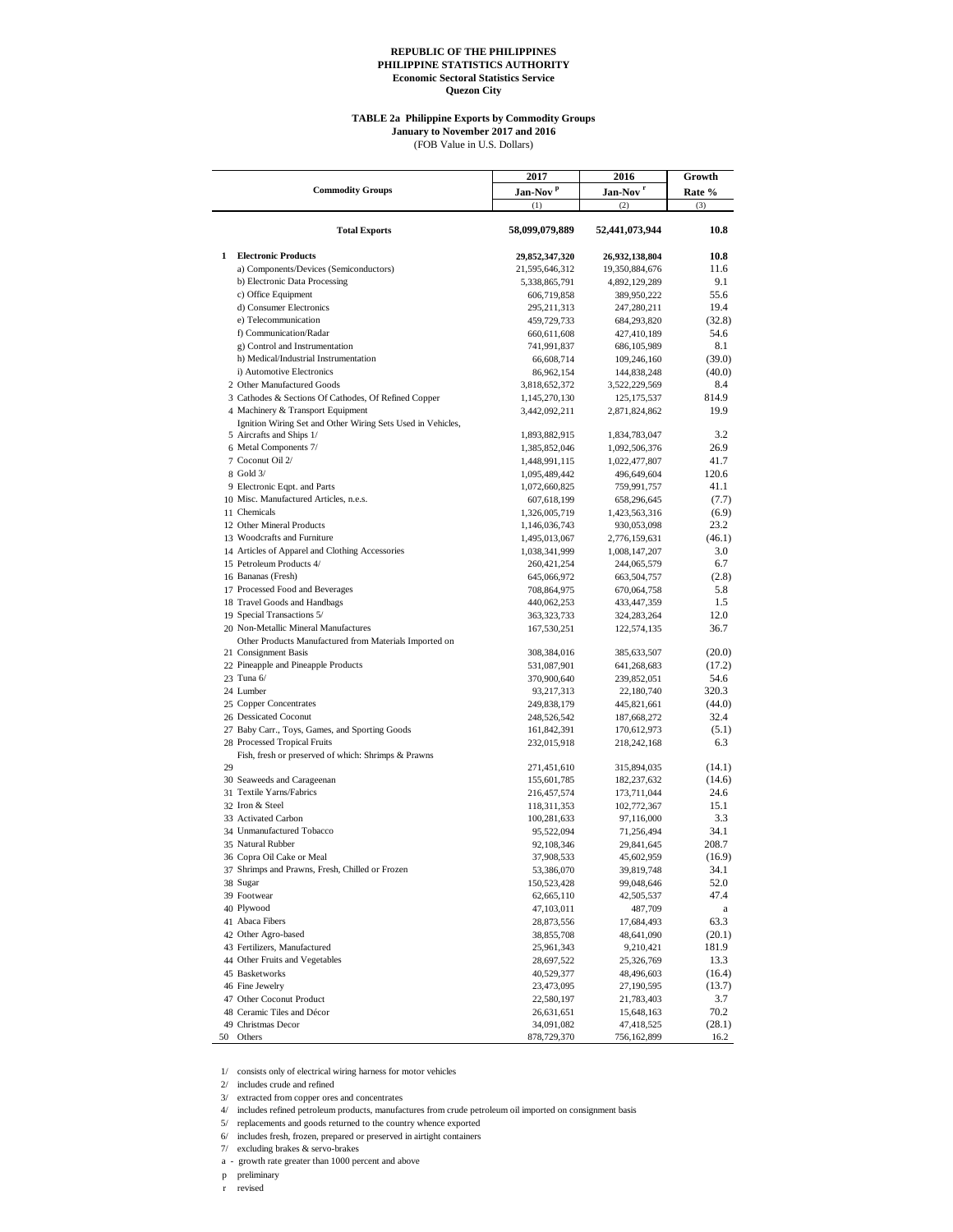#### **TABLE 3 Philippine Imports by Commodity Groups November 2017 and 2016**

(FOB Value in Million U.S.Dollars)

|                | <b>Commodity Groups</b>                                                                                             |                              | 2017               | 2016                         |                          | Growth          |
|----------------|---------------------------------------------------------------------------------------------------------------------|------------------------------|--------------------|------------------------------|--------------------------|-----------------|
|                |                                                                                                                     | November <sup>p</sup><br>(1) | % Share<br>(2)     | November <sup>1</sup><br>(3) | % Share<br>(4)           | Rate %<br>(5)   |
|                |                                                                                                                     |                              |                    |                              |                          |                 |
|                | <b>Total Imports</b>                                                                                                | 8,744.19                     | 100.0              | 7,377.52                     | 100.0                    | 18.5            |
| 1              | <b>Electronic Products 1/</b>                                                                                       | 2,423.13                     | 27.7               | 1,963.55                     | 26.6                     | 23.4            |
|                | a) Components/Devices (Semiconductors)                                                                              | 1,667.87                     | 19.1               | 1,235.09                     | 16.7                     | 35.0            |
|                | b) Electronic Data Processing                                                                                       | 235.05                       | 2.7                | 226.26                       | 3.1                      | 3.9             |
|                | c) Office Equipment                                                                                                 | 13.47                        | 0.2                | 12.26                        | 0.2                      | 9.9             |
|                | d) Consumer Electronics                                                                                             | 107.68                       | 1.2                | 96.25                        | 1.3                      | 11.9            |
|                | e) Telecommunication                                                                                                | 146.36                       | 1.7                | 143.82                       | 1.9                      | 1.8             |
|                | f) Communication/Radar                                                                                              | 168.89                       | 1.9                | 194.96                       | 2.6                      | (13.4)          |
|                | g) Control and Instrumentation                                                                                      | 60.49                        | 0.7                | 36.25                        | 0.5                      | 66.8            |
|                | h) Medical/Industrial Instrumentation                                                                               | 19.05                        | 0.2                | 16.35                        | 0.2                      | 16.5            |
|                | i) Automotive Electronics                                                                                           | 4.27                         | 0.0                | 2.31                         | 0.0                      | 84.7            |
| 2              | <b>Transport Equipment</b>                                                                                          | 926.68                       | 10.6               | 874.66                       | 11.9                     | 5.9             |
| 3              | Mineral Fuels, Lubricants and Related Materials                                                                     | 899.98                       | 10.3               | 649.51                       | 8.8                      | 38.6            |
| $\overline{4}$ | Industrial Machinery and Equipment                                                                                  | 528.53                       | 6.0                | 534.99                       | 7.3                      | (1.2)           |
| 5              | Iron and Steel                                                                                                      | 358.93                       | 4.1                | 284.04                       | 3.9                      | 26.4            |
| 6              | Miscellaneous Manufactured Articles                                                                                 | 320.40                       | 3.7                | 247.27                       | 3.4                      | 29.6            |
| 7              | Other Food & Live Animals                                                                                           | 287.62                       | 3.3                | 299.72                       | 4.1                      | (4.0)           |
| 8              | Telecommunication Equipment and Electrical Machinery 2/                                                             | 238.64                       | 2.7                | 179.75                       | 2.4                      | 32.8            |
| 9              | Plastics in Primary and Non-Primary Forms                                                                           | 203.09                       | 2.3                | 207.58                       | 2.8                      | (2.2)           |
| 10             | Organic and Inorganic Chemicals                                                                                     | 180.33                       | 2.1                | 124.41                       | 1.7                      | 44.9            |
|                | TOP TEN IMPORTS TOTAL                                                                                               | 6,367.33                     | 72.8               | 5,365.47                     | 72.7                     | 18.7            |
| 11             | <b>Metal Products</b>                                                                                               | 169.44                       | 1.9                | 119.97                       | 1.6                      | 41.2            |
|                | 12 Medicinal and Pharmaceutical Products                                                                            | 153.32                       | 1.8                | 134.41                       | 1.8                      | 14.1            |
| 13             | Power Generating and Specialized Machinery                                                                          | 145.40                       | 1.7                | 120.10                       | 1.6                      | 21.1            |
| 14             | Non-Ferrous Metal                                                                                                   | 130.04                       | 1.5                | 90.77                        | 1.2                      | 43.3            |
| 15             | Textile Yarn, Fabrics, Made-Up Articles and Related Products                                                        |                              |                    |                              |                          |                 |
|                | 3/                                                                                                                  | 124.11                       | 1.4                | 108.64                       | 1.5                      | 14.2            |
|                | 16 Cereals and Cereal Preparations                                                                                  | 123.25                       | 1.4                | 115.76                       | 1.6                      | 6.5             |
| 17             | Non-Metallic Mineral Manufactures                                                                                   | 122.77                       | 1.4                | 117.28                       | 1.6                      | 4.7             |
| 18             | Chemical Materials and Products, n.e.s.                                                                             | 119.18                       | 1.4                | 106.27                       | 1.4                      | 12.1            |
| 19             | Feeding Stuff For Animals (Not Including Unmilled Cereals)                                                          |                              |                    |                              |                          |                 |
|                |                                                                                                                     | 116.52                       | 1.3                | 87.29                        | 1.2                      | 33.5            |
| 20<br>21       | Animal & Vegetable Oils & Fats                                                                                      | 116.34                       | 1.3                | 87.61                        | 1.2                      | 32.8            |
|                | Professional, Scientific and Controlling Instruments;<br>Photographic and Optical Goods, n.e.s.; Watches and Clocks |                              |                    |                              |                          |                 |
|                |                                                                                                                     | 109.54                       | 1.3                | 69.20                        | 0.9                      | 58.3            |
|                | 22 Paper and Paper Products                                                                                         | 107.99                       | 1.2                | 90.31                        | 1.2                      | 19.6            |
| 23             | Other chemicals                                                                                                     | 90.41                        | 1.0                | 96.96                        | 1.3                      | (6.7)           |
| 24             | Fruits and Vegetables                                                                                               | 83.73                        | 1.0                | 74.27                        | 1.0                      | 12.7            |
| 25             | Metalliferous Ores and Metal Scrap                                                                                  | 79.62                        | 0.9                | 39.16                        | 0.5                      | 103.3           |
| 26             | Dairy Products                                                                                                      | 68.85                        | 0.8                | 85.63                        | 1.2                      | (19.6)          |
| 27             | Other Manufactured Goods                                                                                            | 63.74                        | 0.7                | 45.53                        | 0.6                      | 40.0            |
| 28             | Articles of Apparel, accessories                                                                                    | 56.42                        | 0.6                | 41.44                        | 0.6                      | 36.2            |
| 29             | Fertilizers, Manufactured                                                                                           | 52.62                        | 0.6                | 37.69                        | 0.5                      | 39.6            |
| 30             | Other Crude Materials, inedible                                                                                     | 48.14                        | 0.6                | 83.79                        | 1.1                      | (42.5)          |
| 31             | Fish & Fish Preparations                                                                                            | 46.91                        | 0.5                | 38.75                        | 0.5                      | 21.1            |
| 32             | Rubber Manufacture                                                                                                  | 46.16                        | 0.5                | 42.80                        | 0.6                      | 7.9             |
| 33             | Home Appliances                                                                                                     | 43.40                        | 0.5                | 34.62                        | 0.5                      | 25.4            |
| 34             | Dyeing, Tanning and Coloring Materials                                                                              | 43.14                        | 0.5                | 34.03                        | 0.5                      | 26.8            |
| 35             | Beverages and Tobacco Manufactures                                                                                  | 37.51                        | 0.4                | 31.49                        | 0.4                      | 19.1            |
| 36             | Tobacco, unmanufactured                                                                                             | 17.71                        | 0.2                | 9.69                         | 0.1                      | 82.7            |
| 37             | Textiles Fiber & Their Waste                                                                                        | 12.40                        | 0.1                | 11.95                        | 0.2                      | 3.7             |
| 38             | Pulp & Waste Paper                                                                                                  | 7.30                         | 0.1                | 6.65                         | 0.1                      | 9.7             |
| 39             | Articles of Temporarily Imported & Exported                                                                         | 4.74                         | 0.1<br>0.1         | 7.47                         | 0.1                      | (36.5)          |
| 40<br>41       | Corn<br>Other Special Transactions                                                                                  | 4.62                         |                    | 8.15                         | 0.1                      | (43.3)          |
| 42             | Office and EDP Machines                                                                                             | 3.97<br>0.78                 | $0.0\,$<br>$0.0\,$ | 9.53<br>0.17                 | 0.1<br>0.0               | (58.4)<br>353.5 |
| 43             | <b>Artificial Resins</b>                                                                                            | 0.29                         | $0.0\,$            | 0.09                         | 0.0                      | 209.5           |
| 44             | <b>Chemical Compounds</b>                                                                                           | 0.07                         | 0.0                | 0.12                         | $0.0\,$                  | (36.8)          |
| 45             | Iron Ore, not agglomerated                                                                                          | 0.00                         | ۰                  | 0.00                         | $\overline{\phantom{a}}$ |                 |
| 46             | Other Mineral Fuels & Lubricant                                                                                     | 0.00                         | $\frac{1}{2}$      | 0.00                         |                          |                 |
| 47             | Others                                                                                                              | 26.42                        | 0.3                | 24.48                        | 0.3                      | 7.9             |

1/ includes consigned and direct importation using the expanded coverage of electronic products

2/ includes telecommunications and sound recording and reproducing apparatus and equipment

3/ includes on consignment and not on consignment

p preliminary

r revised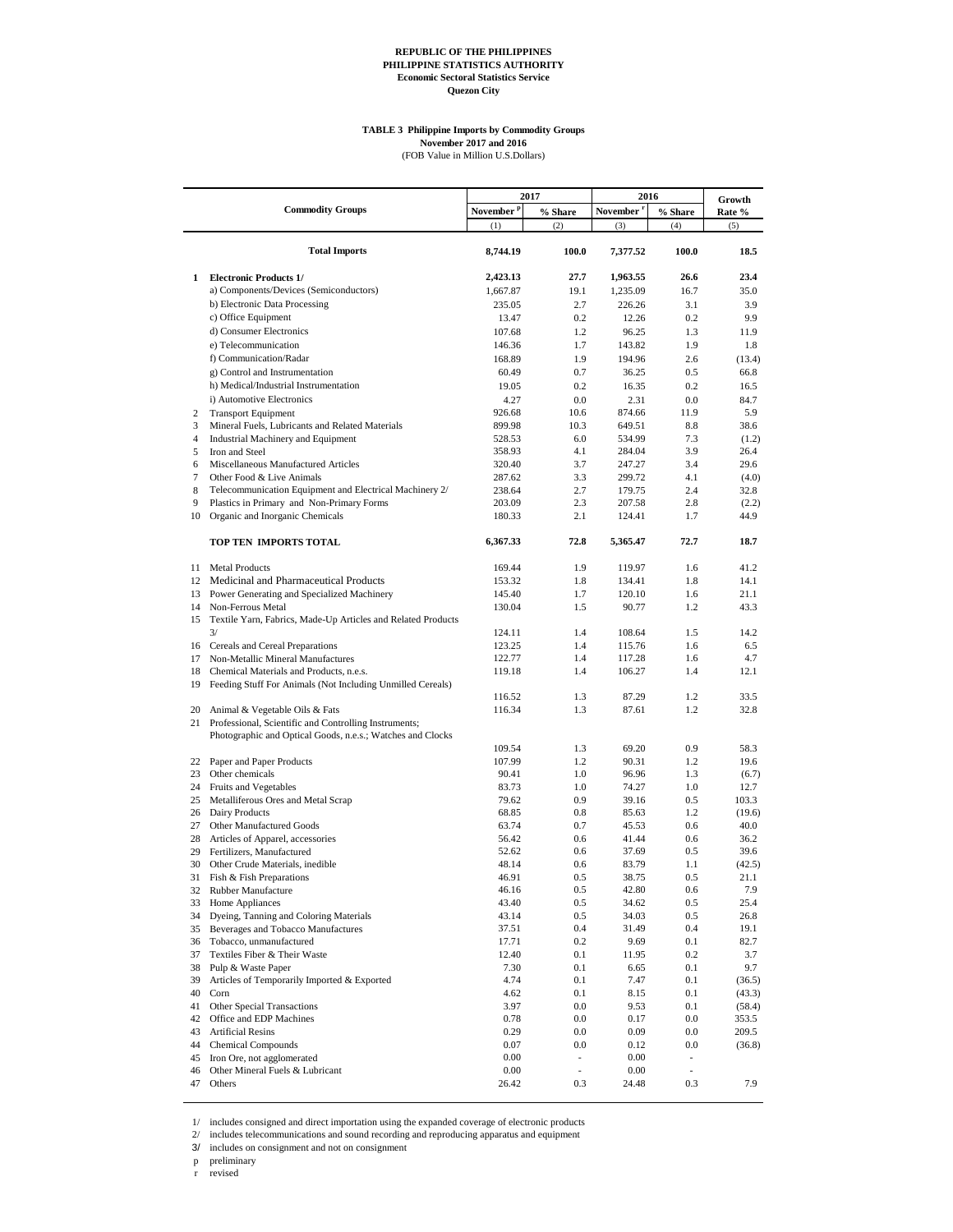#### **TABLE 3a Philippine Imports by Commodity Groups January to November 2017 and 2016**

(FOB Value in U.S. Dollars)

|                                                           | 2017                 | 2016                 | Growth        |
|-----------------------------------------------------------|----------------------|----------------------|---------------|
| <b>Commodity Groups</b>                                   | Jan-Nov <sup>p</sup> | Jan-Nov <sup>r</sup> | Rate %        |
|                                                           | (1)                  | (2)                  | (3)           |
| <b>Total Imports</b>                                      | 83,804,260,769       | 76,675,373,648       | 9.3           |
| 1 Electronic Products 1/                                  | 21, 153, 213, 779    | 20,508,686,764       | 3.1           |
| a) Components/Devices (Semiconductors)                    | 14,457,050,315       | 13,492,277,530       | 7.2           |
| b) Electronic Data Processing                             | 2,701,166,018        | 2,513,271,549        | 7.5           |
| c) Office Equipment                                       | 141, 343, 868        | 166, 304, 148        | (15.0)        |
| d) Consumer Electronics                                   | 900,496,042          | 802, 377, 632        | 12.2          |
| e) Telecommunication                                      | 1,077,617,610        | 1,850,900,529        | (41.8)        |
| f) Communication/Radar                                    | 1,187,144,033        | 1,036,184,641        | 14.6          |
| g) Control and Instrumentation                            | 467,570,092          | 464,338,809          | 0.7           |
| h) Medical/Industrial Instrumentation                     | 190.396.958          | 162,647,332          | 17.1          |
| i) Automotive Electronics                                 | 30,428,843           | 20,384,594           | 49.3          |
| 2 Transport Equipment                                     | 8,881,984,148        | 8,357,314,634        | 6.3           |
| 3 Mineral Fuels, Lubricants and Related Materials         |                      |                      |               |
|                                                           | 9,414,174,305        | 7,239,157,431        | 30.0          |
| 4 Industrial Machinery and Equipment                      | 5,410,119,931        | 5,513,514,806        | (1.9)<br>23.1 |
| 5 Iron and Steel<br>6 Miscellaneous Manufactured Articles | 3,760,666,430        | 3,055,391,932        | 5.9           |
| 7 Other Food & Live Animals                               | 2,487,491,811        | 2,349,375,285        |               |
| 8 Telecommunication Equipment and Electrical              | 2,830,664,985        | 2,944,108,371        | (3.9)         |
| Machinery 2/                                              | 2,314,149,047        | 2,089,945,854        | 10.7          |
| 9 Plastics in Primary and Non-Primary Forms               | 2,053,147,169        | 2,071,992,659        | (0.9)         |
| 10 Organic and Inorganic Chemicals                        | 1,663,768,239        | 1,438,443,725        | 15.7          |
| 11 Metal Products                                         | 1,564,255,901        | 1,323,512,224        | 18.2          |
| 12 Medicinal and Pharmaceutical Products                  | 1,569,186,431        | 1,391,956,091        | 12.7          |
| 13 Power Generating and Specialized Machinery             | 1,443,278,392        | 1,459,351,399        | (1.1)         |
| 14 Non-Ferrous Metal                                      | 1,082,023,384        | 937,846,301          | 15.4          |
| 15 Textile Yarn, Fabrics, Made-Up Articles and            |                      |                      |               |
| Related Products 3/                                       | 1,057,181,598        | 1,083,095,673        | (2.4)         |
| 16 Cereals and Cereal Preparations                        | 1,612,072,943        | 1,549,356,185        | 4.0           |
| 17 Non-Metallic Mineral Manufactures                      | 1,151,832,164        | 1,116,042,522        | 3.2           |
| 18 Chemical Materials and Products, n.e.s.                | 1,233,319,425        | 1,144,328,828        | 7.8           |
| 19 Feeding Stuff For Animals (Not Including               |                      |                      |               |
| <b>Unmilled Cereals)</b>                                  | 1,049,950,737        | 1,229,288,325        | (14.6)        |
| 20 Animal & Vegetable Oils & Fats                         | 987,452,669          | 805,460,340          | 22.6          |
| 21 Professional, Scientific and Controlling               |                      |                      |               |
| Instruments; Photographic and Optical Goods,              | 1,029,801,202        | 828,644,266          | 24.3          |
| n e c · Watches and Clocks<br>22 Paper and Paper Products | 1,064,345,032        | 982,591,837          | 8.3           |
| 23 Other chemicals                                        | 960,338,819          | 966,898,477          | (0.7)         |
| 24 Fruits and Vegetables                                  | 693,409,018          | 664,574,152          | 4.3           |
| 25 Metalliferous Ores and Metal Scrap                     | 1,711,429,959        | 241,114,624          | 609.8         |
| 26 Dairy Products                                         | 829, 102, 774        | 752,155,865          | 10.2          |
| 27 Other Manufactured Goods                               | 593,302,062          | 498,699,544          | 19.0          |
| 28 Articles of Apparel, accessories                       | 439,388,714          | 383,581,937          | 14.5          |
| 29 Fertilizers, Manufactured                              | 472,507,913          | 439,339,816          | 7.5           |
| 30 Other Crude Materials, inedible                        | 557,898,931          | 603,120,298          | (7.5)         |
| 31 Fish & Fish Preparations                               | 440,022,301          | 360,429,802          | 22.1          |
| 32 Rubber Manufacture                                     | 467,569,328          | 454,791,754          | 2.8           |
| 33 Home Appliances                                        | 347,543,544          | 303,280,094          | 14.6          |
| 34 Dyeing, Tanning and Coloring Materials                 | 402,823,840          | 394,934,393          | 2.0           |
| 35 Beverages and Tobacco Manufactures                     | 291,777,423          | 273,313,293          | 6.8           |
| 36 Tobacco, unmanufactured                                | 163,188,902          | 151,577,035          | 7.7           |
| 37 Textiles Fiber & Their Waste                           | 115,697,091          | 123,317,427          | (6.2)         |
| 38 Pulp & Waste Paper                                     | 78,501,678           | 76,146,436           | 3.1           |
| 39 Articles of Temporarily Imported & Exported            | 54,256,480           | 77,854,822           | (30.3)        |
| 40 Corn                                                   | 78,585,421           | 137,568,212          | (42.9)        |
| 41 Other Special Transactions                             | 40,310,098           | 74,332,440           | (45.8)        |
| 42 Office and EDP Machines                                | 10,941,060           | 10,025,521           | 9.1           |
| 43 Artificial Resins                                      | 2,739,273            | 968,358              | 182.9         |
| 44 Chemical Compounds                                     | 1,366,355            | 701,892              | 94.7          |
| 45 Iron Ore, not agglomerated                             |                      |                      |               |
| 46 Other Mineral Fuels & Lubricant                        |                      |                      |               |
| 47 Others                                                 | 237,480,063          | 267,242,004          | (11.1)        |

1/ includes consigned and direct importation using the expanded coverage of electronic products

2/ includes telecommunications and sound recording and reproducing apparatus and equipment

3/ includes on consignment and not on consignment

p preliminary

r revised

Note: Growth rates were computed from actual values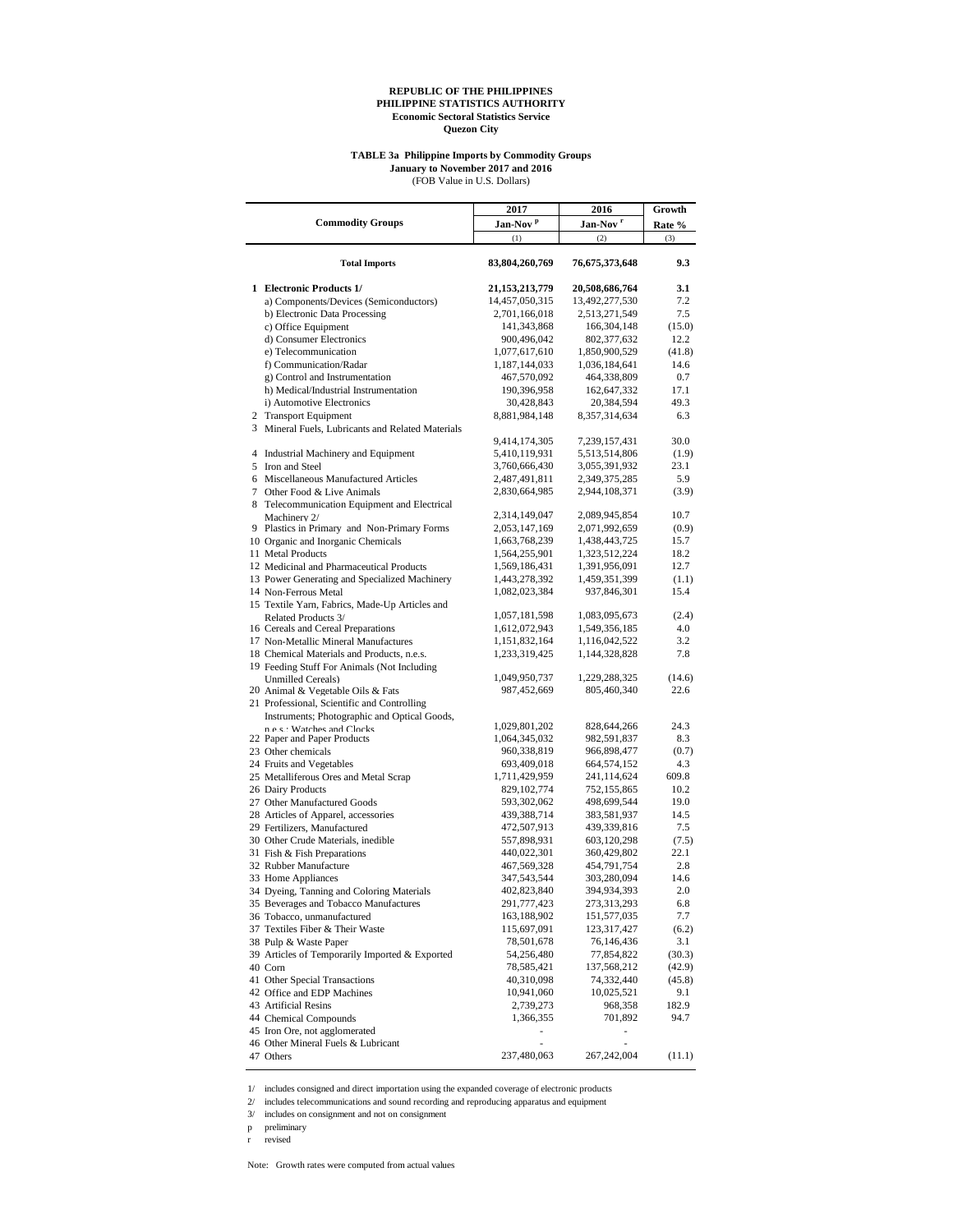**TABLE 4 Philippine Exports by Major Type of Goods**

November 2017 and 2016<br>(FOB in Thousand U.S. Dollars)

|                                                  | 2017                  |                | 2016                  |                          | Growth            |
|--------------------------------------------------|-----------------------|----------------|-----------------------|--------------------------|-------------------|
| <b>Major Type of Goods</b>                       | November <sup>P</sup> | % Share        | November <sup>r</sup> | % Share                  | Rate %            |
|                                                  | (1)                   | (2)            | (3)                   | (4)                      | (5)               |
|                                                  |                       |                |                       |                          |                   |
|                                                  |                       |                |                       |                          |                   |
| <b>Total Exports</b>                             | 4,963,150             | 100.0          | 4,886,883             | 100.0                    | 1.6               |
| <b>Total Agro-Based Products</b>                 | 288,479               | 5.8            | 403,445               | 8.3                      | (28.5)            |
| <b>Agro-Based Products</b>                       | 227,519               | 4.6            | 318,174               | 6.5                      | (28.5)            |
| <b>Coconut Products</b>                          | 142,423               | 2.9            | 155,806               | 3.2                      | (8.6)             |
| Copra                                            |                       |                |                       |                          |                   |
| Coconut Oil                                      | 117,262               | 2.4            | 127,524               | 2.6                      | (8.0)             |
| <b>Desiccated Coconut</b>                        | 17,764                | 0.4            | 23,209                | 0.5                      | (23.5)            |
| Copra Meal/Cake                                  | 5,867                 | 0.1            | 3,232                 | 0.1                      | 81.6              |
| Others                                           | 1,530                 | 0.0            | 1,841                 | 0.0                      | (16.9)            |
| <b>Sugar and Products</b>                        | 5,701                 | 0.1            | 473                   | 0.0                      | c                 |
| Centrifugal and Refined                          | 5,377                 | 0.1            |                       |                          |                   |
| Molasses                                         |                       |                |                       |                          |                   |
| Others                                           | 324<br>79,395         | 0.0<br>1.6     | 473                   | 0.0<br>3.3               | (31.6)            |
| <b>Fruits and Vegetables</b><br>Canned Pineapple | 8,046                 | 0.2            | 161,895<br>30,963     | 0.6                      | (51.0)            |
| Pineapple Juice                                  |                       |                | 6,553                 | 0.1                      | (74.0)<br>(100.0) |
| <b>Pineapple Concentrates</b>                    | 6,144                 | 0.1            | 1,635                 | 0.0                      | 275.9             |
| Bananas                                          | 43,364                | 0.9            | 87,742                | 1.8                      | (50.6)            |
| Mangoes                                          | 755                   | 0.0            | 740                   | 0.0                      | 2.0               |
| Others                                           | 21,086                | 0.4            | 34,263                | 0.7                      | (38.5)            |
| <b>Other Agro-Based Products</b>                 | 60,960                | 1.2            | 85,271                | 1.7                      | (28.5)            |
| Fish, Fresh or Preserved Of Which: Shrimps       |                       |                |                       |                          |                   |
| and Prawns                                       | 27,824                | 0.6            | 50,668                | 1.0                      | (45.1)            |
| Coffee, Raw, not Roasted                         |                       |                |                       |                          |                   |
| Abaca Fibers                                     | 2,895                 | 0.1            | 2,153                 | 0.0                      | 34.5              |
| Tobacco Unmanufactured                           | 7,385                 | 0.1            | 5,174                 | 0.1                      | 42.7              |
| Natural Rubber                                   | 6,393                 | 0.1            | 6,189                 | 0.1                      | 3.3               |
| Ramie Fibers, Raw or Roasted                     | 11                    | 0.0            |                       | $\overline{\phantom{a}}$ |                   |
| Seaweeds, Dried                                  | 1,562                 | 0.0            | 918                   | 0.0                      | 70.1              |
| Rice                                             |                       | $\sim$         | 53                    | 0.0                      | (100.0)           |
| Others                                           | 14,889                | 0.3            | 20,115                | 0.4                      | (26.0)            |
| <b>Forest Products</b>                           | 28,342                | 0.6            | 2,306                 | 0.0                      | c                 |
| Logs                                             |                       |                |                       |                          |                   |
| Lumber<br>Plywood                                | 24,716<br>3,548       | 0.5<br>0.1     | 2,259<br>30           | 0.0<br>0.0               | 994.3<br>11,691.0 |
| Veneer Sheets/Corestocks                         | 65                    | 0.0            | 1                     | 0.0                      | 5,137.9           |
| Others                                           | 12                    | 0.0            | 16                    | 0.0                      | (27.8)            |
| <b>Mineral Products</b>                          | 364,284               | 7.3            | 159,400               | 3.3                      | 128.5             |
| <b>Copper Concentrates</b>                       | 18,967                | 0.4            | 19,481                | 0.4                      | (2.6)             |
| Copper Metal                                     | 173,593               | 3.5            | 33,472                | 0.7                      | 418.6             |
| Gold                                             | 97,441                | 2.0            |                       | $\tilde{\phantom{a}}$    |                   |
| Iron Ore Agglomerates                            |                       |                |                       |                          |                   |
| Chromium Ore                                     |                       |                | 1,310                 | 0.0                      | (100.0)           |
| Nickel                                           |                       | $\overline{a}$ |                       |                          |                   |
| Others                                           | 74,282                | 1.5            | 105,137               | 2.2                      | (29.3)            |
| <b>Petroleum Products</b>                        | 44,201                | 0.9            | 19,181                | 0.4                      | 130.4             |
| <b>Manufactured Goods</b>                        | 4,133,231             | 83.3           | 4,196,831             | 85.9                     | (1.5)             |
| <b>Electronic Products</b>                       | 2,883,815             | 58.1           | 2,558,700             | 52.4                     | 12.7              |
| Components/Devices (Semiconductors)              | 2,129,351             | 42.9           | 1,807,916             | 37.0                     | 17.8              |
| <b>Electronic Data Processing</b>                | 476,598               | 9.6<br>0.9     | 480,923               | 9.8<br>0.8               | (0.9)<br>12.3     |
| Office Equipment<br><b>Consumer Electronics</b>  | 45,812                |                | 40,780                |                          |                   |
| Telecommunication                                | 25,635<br>42,710      | 0.5<br>0.9     | 28,750<br>71,528      | 0.6<br>1.5               | (10.8)<br>(40.3)  |
| Communication/Radar                              | 74,133                | 1.5            | 36,214                | 0.7                      | 104.7             |
| Control and Instrumentation                      | 72,574                | 1.5            | 76,091                | 1.6                      | (4.6)             |
| Medical/Industrial Instrumentation               | 10,408                | 0.2            | 4,901                 | 0.1                      | 112.4             |
| <b>Automotive Electronics</b>                    | 6,594                 | 0.1            | 11,596                | 0.2                      | (43.1)            |
| Other Electronics                                | 245,826               | 5.0            | 215,920               | 4.4                      | 13.9              |
| Garments                                         | 44,741                | 0.9            | 79,624                | 1.6                      | (43.8)            |
| Textile Yarns/Fabrics                            | 13,676                | 0.3            | 19,940                | 0.4                      | (31.4)            |
| Footwear                                         | 4,832                 | 0.1            | 5,237                 | 0.1                      | (7.7)             |
| <b>Travel Goods and Handbags</b>                 | 37,812                | $0.8\,$        | 37,949                | 0.8                      | (0.4)             |
| <b>Wood Manufactures</b>                         | 17,761                | 0.4            | 193,020               | 3.9                      | (90.8)            |
| Furniture and Fixtures                           | 28,713                | 0.6            | 25,310                | 0.5                      | 13.4              |
| Chemicals                                        | 75,338                | 1.5            | 128,248               | 2.6                      | (41.3)            |
| Non-Metallic Mineral Manufactures                | 28,445                | 0.6            | 13,068                | 0.3                      | 117.7             |
| Machinery and Transport Equipment                | 285,194               | 5.7            | 335,857               | 6.9                      | (15.1)            |
| Processed food and Beverages<br>Iron and Steel   | 73,461<br>8,786       | 1.5<br>0.2     | 96,822<br>6,774       | 2.0<br>0.1               | (24.1)<br>29.7    |
| Baby Carr., Toys, Games and sporting goods       | 18,656                | 0.4            | 16,307                | 0.3                      | 14.4              |
| Basketwork, Wickerwork and Other Articles of     |                       |                |                       |                          |                   |
| <b>Plaiting Materials</b>                        | 1,775                 | 0.0            | 3,297                 | 0.1                      | (46.2)            |
| Misc.Manufactured Articles, n.e.s.               | 66,861                | 1.3            | 59,725                | 1.2                      | 11.9              |
| Others                                           | 297,538               | 6.0            | 401,032               | 8.2                      | (25.8)            |
| <b>Special Transactions</b>                      | 104,613               | 2.1            | 105,721               | $2.2^{\circ}$            | (1.0)             |
| <b>Re-Export</b>                                 | 32,607                | 0.7            | 14,497                | 0.3                      | 124.9             |
|                                                  |                       |                |                       |                          |                   |

a - no export data<br>
b - less than \$1,000<br>
c - growth rate greater than 1000 percent and above<br>
- no growth rate/no percent share<br>
p - preliminary<br>
r - revised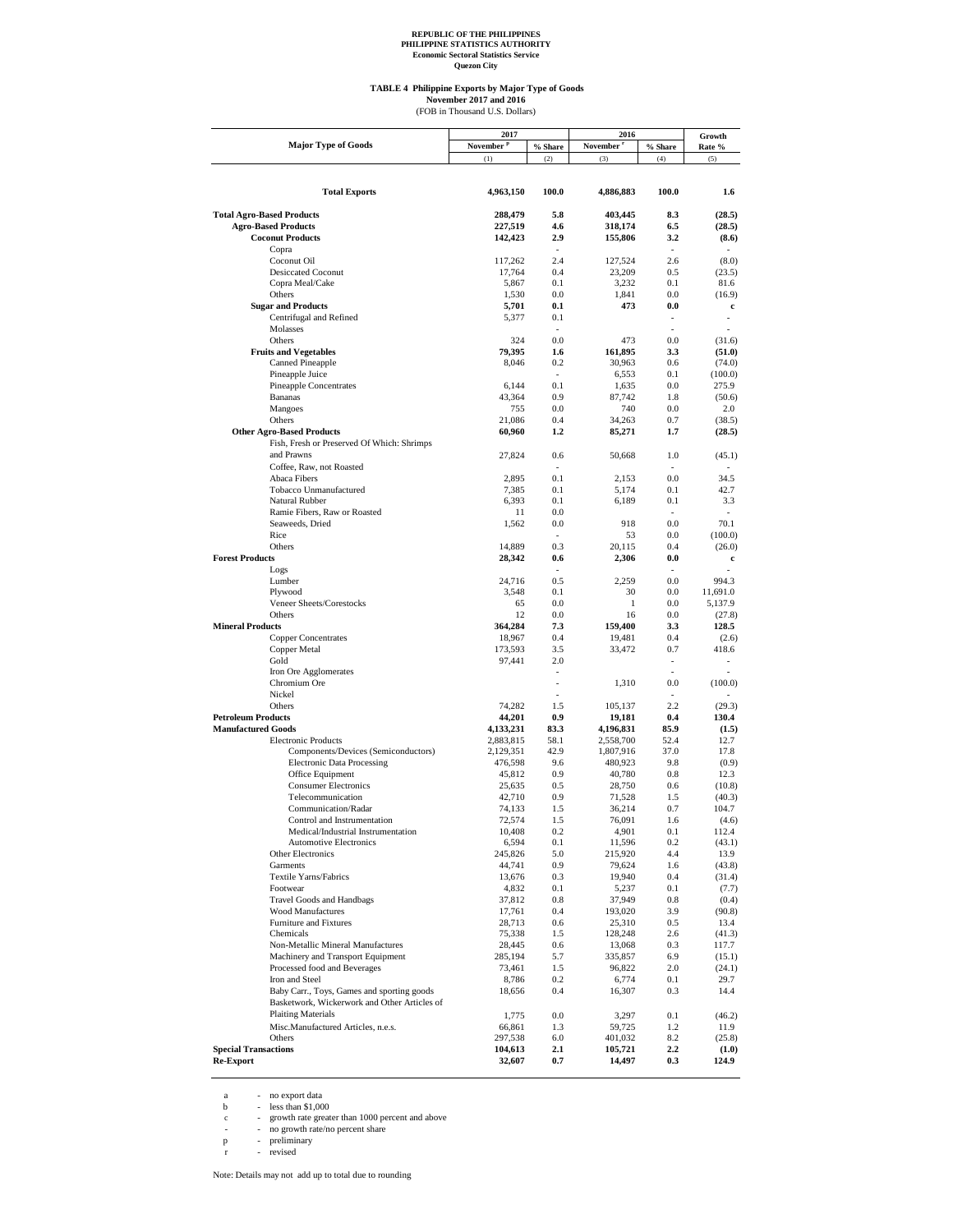**Quezon City**

## **TABLE 4a Philippine Exports by Major Type of Goods** (FOB in Thousand U.S. Dollars) **January to November 2017 and 2016**

|                                                | 2017                 | 2016                 | Growth           |
|------------------------------------------------|----------------------|----------------------|------------------|
| <b>Major Type of Goods</b>                     | Jan-Nov <sup>p</sup> | Jan-Nov <sup>r</sup> | Rate %           |
|                                                | (1)                  | (2)                  | (3)              |
|                                                |                      |                      |                  |
| <b>Total Exports</b>                           | 58,099,080           | 52,441,074           | 10.8             |
|                                                |                      |                      |                  |
| <b>Total Agro-Based Products</b>               | 4,063,247            | 3.594.626            | 13.0             |
| <b>Agro-Based Products</b>                     | 3,222,578            | 2,819,674            | 14.3             |
| <b>Coconut Products</b>                        | 1,758,010            | 1,277,532            | 37.6             |
| Copra                                          | 91                   | 85                   | 7.7              |
| Coconut Oil                                    | 1,448,991            | 1,022,478            | 41.7             |
| <b>Desiccated Coconut</b>                      | 248,527              | 187,668              | 32.4             |
| Copra Meal/Cake                                | 37,818               | 45,518               | (16.9)           |
| Others                                         | 22,584               | 21,783               | 3.7              |
| <b>Sugar and Products</b>                      | 154,714              | 104,699              | 47.8             |
| Centrifugal and Refined                        | 150,523              | 99,049               | 52.0             |
| Molasses                                       |                      |                      |                  |
| Others                                         | 4,190                | 5,650                | (25.8)           |
| <b>Fruits and Vegetables</b>                   | 1,309,854            | 1,437,443            | (8.9)            |
| Canned Pineapple                               | 269,895              | 331,556              | (18.6)           |
| Pineapple Juice                                | 25,257               | 78,488               | (67.8)           |
| Pineapple Concentrates                         | 75,630               | 17,137               | 341.3            |
| <b>Bananas</b>                                 | 645,067              | 663,505              | (2.8)            |
| Mangoes                                        | 20,949               | 12,492               | 67.7             |
| Others                                         | 273,057              | 334,265              | (18.3)           |
| <b>Other Agro-Based Products</b>               | 840,669              | 774,952              | 8.5              |
| Fish, Fresh or Preserved Of Which: Shrimps and |                      |                      |                  |
| Prawns                                         | 428,548              | 425,265              | 0.8              |
| Coffee, Raw, not Roasted                       | 3                    | 34                   | (90.9)           |
| Abaca Fibers                                   | 28,874               | 17,684               | 63.3             |
| Tobacco Unmanufactured                         | 95,522               | 71,256               | 34.1             |
| Natural Rubber                                 | 92,108               | 29,842               | 208.7            |
| Ramie Fibers, Raw or Roasted                   | 3,858                |                      |                  |
| Seaweeds, Dried                                | 7,983                | 7,245                | 10.2             |
| Rice                                           | 255                  | 222                  | 14.6             |
| Others                                         | 183,518              | 223,403              | (17.9)           |
| <b>Forest Products</b>                         | 151,419              | 22,911               | 560.9            |
| Logs                                           |                      |                      |                  |
| Lumber                                         | 93,217               | 22,181               | 320.3            |
| Plywood                                        | 47,103               | 488                  | c                |
| Veneer Sheets/Corestocks                       | 111                  | 14                   | 701.9            |
| Others                                         | 10,988               | 229                  | $\mathbf c$      |
| <b>Mineral Products</b>                        | 3,691,086            | 2,095,834            | 76.1             |
| <b>Copper Concentrates</b>                     | 249,716              | 445,817              | (44.0)           |
| Copper Metal                                   | 1,145,393            | 125,180              | 815.0            |
| Gold                                           | 432,545              | 2,885                | c                |
| Iron Ore Agglomerates                          | 50,701               | 91,750               | (44.7)           |
| Chromium Ore                                   | 3,686                | 6,384                | (42.3)           |
| Nickel                                         | 65                   |                      |                  |
| Others                                         | 1,808,981            | 1,423,818            | 27.1             |
| <b>Petroleum Products</b>                      | 260,421              | 244,066              | 6.7              |
| <b>Manufactured Goods</b>                      | 48,781,084           | 45,505,328           | 7.2              |
| <b>Electronic Products</b>                     | 29,852,347           | 26,932,139           | 10.8             |
| Components/Devices (Semiconductors)            | 21,595,646           | 19,350,885           | 11.6             |
| <b>Electronic Data Processing</b>              | 5,338,866            | 4,892,129            | 9.1              |
| Office Equipment                               | 606,720              | 389,950              | 55.6             |
| <b>Consumer Electronics</b>                    | 295,211              | 247,280              | 19.4             |
| Telecommunication                              | 459,730              | 684,294              | (32.8)           |
| Communication/Radar                            | 660,612              | 427,410              | 54.6             |
| Control and Instrumentation                    | 741,992              | 686,106              | 8.1              |
| Medical/Industrial Instrumentation             | 66,609               | 109,246              | (39.0)           |
| <b>Automotive Electronics</b>                  | 86,962               | 144,838              | (40.0)           |
| Other Electronics                              | 2,966,622            | 2,595,820            | 14.3             |
| Garments                                       | 1,038,342            | 1,008,147            | 3.0              |
| Textile Yarns/Fabrics                          | 216,555              | 173,939              | 24.5             |
| Footwear                                       | 62,665               | 42,506               | 47.4             |
| <b>Travel Goods and Handbags</b>               | 440,062              | 433,447              | 1.5              |
| <b>Wood Manufactures</b>                       | 1,185,931            | 2,532,650            | (53.2)           |
| Furniture and Fixtures                         | 308,184              | 244,058              | 26.3             |
| Chemicals                                      | 1,452,249            | 1,529,890            | (5.1)            |
| Non-Metallic Mineral Manufactures              | 182,681              | 138,220              | 32.2             |
| Machinery and Transport Equipment              | 4,819,591            | 3,945,557            | 22.2             |
| Processed food and Beverages                   | 1,126,975            | 963,988              | 16.9             |
| Iron and Steel                                 | 120,683              | 104,864              | 15.1             |
| Baby Carr., Toys, Games and sporting goods     | 195,933              | 218,031              | (10.1)           |
| Basketwork, Wickerwork and Other Articles of   |                      |                      |                  |
| <b>Plaiting Materials</b>                      | 38,944               | 43,672               | (10.8)           |
| Misc.Manufactured Articles, n.e.s.             | 632,575              | 689,939              | (8.3)            |
| Others                                         | 4,140,746            | 3,908,462            | 5.9              |
| <b>Special Transactions</b>                    | 1,151,823            | 978,309              | 17.7             |
| <b>Re-Export</b>                               | 214,491              | 211,966              | $1.2\phantom{0}$ |
|                                                |                      |                      |                  |

a - no export data<br>
b - less than \$1,000<br>
c - growth rate greater than 1000 percent and above<br>
- no growth rate/no percent share<br>
p - preliminary<br>
r - revised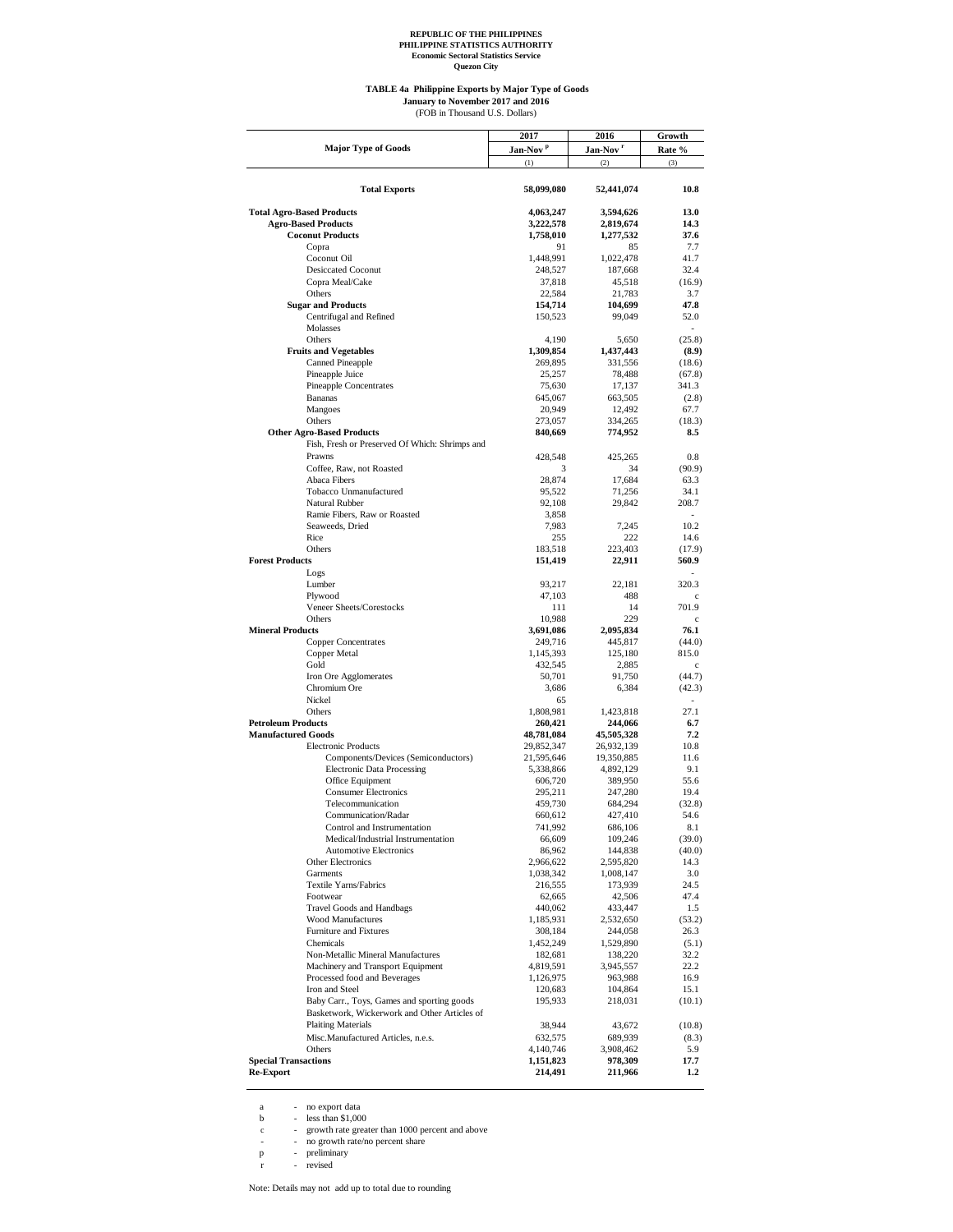## **TABLE 5 Philippine Imports by Major Type of Goods**

November 2017 and 2016<br>(FOB in Thousand U.S. Dollars)

|                                                       | 2017                  |                | 2016                  | Growth                   |                 |
|-------------------------------------------------------|-----------------------|----------------|-----------------------|--------------------------|-----------------|
| <b>Major Type of Goods</b>                            | November <sup>P</sup> | % Share        | November <sup>r</sup> | % Share                  | Rate %          |
|                                                       | (1)                   | (2)            | (3)                   | (4)                      | (5)             |
| <b>Total Imports</b>                                  | 8,744,192             | 100.0          | 7,377,521             | 100.0                    | 18.5            |
| <b>Capital Goods</b>                                  | 2,880,932             | 32.9           | 2,482,237             | 33.6                     | 16.1            |
| Power Generating and Specialized Machines             | 673,933               | 7.7            | 654,649               | 8.9                      | 2.9             |
| Office and EDP Machines                               | 248,947               | 2.8            | 238,656               | 3.2                      | 4.3             |
| Telecommunication Eqpt.and Elect. Mach.               | 1,418,769             | 16.2           | 1,067,244             | 14.5                     | 32.9            |
| Land Transport Eqpt. excl. Passenger Cars and         |                       |                |                       |                          |                 |
| Motorized cycle                                       | 312,366               | 3.6            | 252,057               | 3.4                      | 23.9            |
| Aircraft, Ships and Boats                             | 57,128                | 0.7            | 164,921               | 2.2                      | (65.4)          |
| Prof.Sci.and Cont. Inst., Photographic Eqpt.          |                       |                |                       |                          |                 |
| and Optical Goods                                     | 169,789               | 1.9            | 104,710               | 1.4                      | 62.2            |
| <b>Raw Materials and Intermediate Goods</b>           | 3,311,655             | 37.9           | 2,784,804             | 37.7                     | 18.9            |
| <b>Unprocessed Raw Materials</b>                      | 244,872               | 2.8            | 236,825               | 3.2                      | 3.4             |
| Wheat                                                 | 70,880                | $0.8\,$        | 72,277                | 1.0                      | (1.9)           |
| Corn                                                  | 8.064                 | 0.1            | 12,138                | 0.2                      | (33.6)          |
| Unmilled cereals excl. rice and corn                  | 767                   | 0.0            | 1,166                 | 0.0                      | (34.2)          |
| Crude materials, inedible                             | 147,456               | 1.7            | 141,553               | 1.9                      | 4.2             |
| Pulp and waste paper                                  | 7,295                 | 0.1            | 6,653                 | 0.1                      | 9.7             |
| Cotton                                                | 884<br>9,054          | 0.0<br>0.1     | 910                   | 0.0<br>0.1               | (2.8)<br>47.5   |
| Syn. Fibers<br>Metalliferous ores                     |                       | 0.9            | 6,140                 | 0.5                      |                 |
| Others                                                | 79,621<br>50,601      | 0.6            | 39,163                | 1.2                      | 103.3<br>(42.9) |
| Tobacco, unmanufactured                               | 17,705                | 0.2            | 88,688<br>9,691       | 0.1                      | 82.7            |
| Semi-Processed Raw Materials                          | 3,066,784             | 35.1           | 2,547,980             | 34.5                     | 20.4            |
| Feeding stuffs for animals                            | 116,523               | 1.3            | 87,286                | 1.2                      | 33.5            |
| Animal and vegetable oils and fats                    | 116,341               | 1.3            | 87,607                | 1.2                      | 32.8            |
| Chemical                                              | 842,446               | 9.6            | 741,558               | 10.1                     | 13.6            |
| Chemical compounds                                    | 180,399               | 2.1            | 124,528               | 1.7                      | 44.9            |
| Medicinal and pharmaceutical chem.                    | 153,322               | 1.8            | 134,415               | 1.8                      | 14.1            |
| Urea                                                  | 25,128                | 0.3            | 17,087                | 0.2                      | 47.1            |
| Fertilizer excl. urea                                 | 27,491                | 0.3            | 20,599                | 0.3                      | 33.5            |
| Artificial resins                                     | 203,378               | 2.3            | 207,673               | 2.8                      | (2.1)           |
| Others                                                | 252,728               | 2.9            | 237,255               | 3.2                      | 6.5             |
| Manufactured goods                                    | 1,121,591             | 12.8           | 892,737               | 12.1                     | 25.6            |
| Paper and paper products                              | 107,516               | 1.2            | 88,500                | 1.2                      | 21.5            |
| Textile yarn, fabrics and made-up articles            | 122,983               | 1.4            | 103,854               | 1.4                      | 18.4            |
| Non-metallic mineral manufactures                     | 122,767               | 1.4            | 117,284               | 1.6                      | 4.7             |
| Iron and steel                                        | 358,935               | 4.1            | 284,036               | 3.9                      | 26.4            |
| Non-ferrous metals                                    | 130,044               | 1.5            | 90,768                | 1.2                      | 43.3            |
| Metal products                                        | 169,441               | 1.9            | 119,969               | 1.6                      | 41.2            |
| Others                                                | 109,905               | 1.3            | 88,325                | 1.2                      | 24.4            |
| Embroideries                                          | 1,127                 | 0.0            | 4,783                 | 0.1                      | (76.4)          |
| Mat/Acc for the mftr. of elect. eqpt.                 | 868,756               | 9.9            | 734,009               | 9.9                      | 18.4            |
| Iron ore, not agglomerated                            |                       | $\overline{a}$ |                       | $\overline{\phantom{a}}$ | ٠               |
| <b>Mineral Fuels, Lubricant and Related Materials</b> | 899,981               | 10.3           | 649,507               | 8.8                      | 38.6            |
| Coal, Coke                                            | 134,430               | 1.5            | 71,999                | 1.0                      | 86.7            |
| Petroleum crude                                       | 293,665               | 3.4            | 215,083               | 2.9                      | 36.5            |
| Others<br><b>Consumer Goods</b>                       | 471,886               | 5.4            | 362,425               | 4.9<br>19.1              | 30.2            |
| Durable                                               | 1,615,258<br>986,054  | 18.5<br>11.3   | 1,411,530             | 10.9                     | 14.4            |
| Passenger cars and motorized cycle                    |                       | 6.4            | 801,907<br>458,136    | 6.2                      | 23.0<br>21.7    |
| Home appliances                                       | 557,395<br>86,628     | 1.0            | 81,338                | 1.1                      | 6.5             |
| Misc. manufactures                                    | 342,031               | 3.9            | 262,433               | 3.6                      | 30.3            |
| Non-Durable                                           | 629,203               | 7.2            | 609,623               | 8.3                      | 3.2             |
| Food and live animals chiefly for food                | 535,272               | 6.1            | 536,698               | 7.3                      | (0.3)           |
| Dairy products                                        | 68,852                | 0.8            | 85,634                | 1.2                      | (19.6)          |
| Fish and fish preparation                             | 46,915                | 0.5            | 38,748                | 0.5                      | 21.1            |
| Rice                                                  | 12,760                | $0.1\,$        | 12,224                | 0.2                      | 4.4             |
| Fruits and vegetables                                 | 83,726                | 1.0            | 74,265                | 1.0                      | 12.7            |
| Others                                                | 323,019               | 3.7            | 325,828               | 4.4                      | (0.9)           |
| Beverages and tobacco mfture.                         | 37,513                | 0.4            | 31,490                | 0.4                      | 19.1            |
| Articles of apparel, access.                          | 56,419                | 0.6            | 41,435                | 0.6                      | 36.2            |
| <b>Special Transactions</b>                           | 36,365                | 0.4            | 49,442                | 0.7                      | (26.4)          |
| Articles temporarily imported and exported            | 4,740                 | $0.1\,$        | 7,467                 | 0.1                      | (36.5)          |
| Others                                                | 31,625                | 0.4            | 41,975                | 0.6                      | (24.7)          |

Note: Details may not add up to total due to rounding.

p - Preliminary r - Revised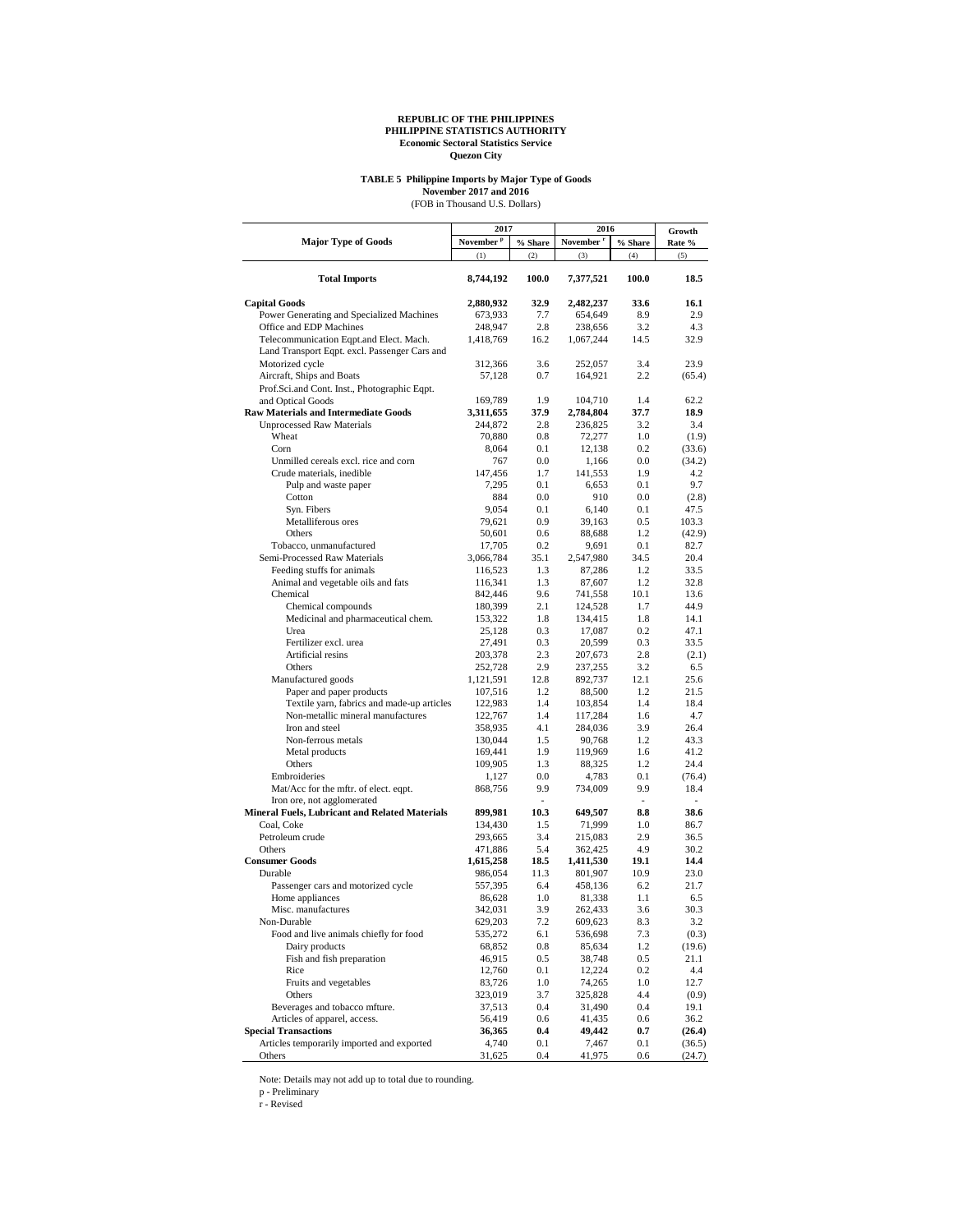## **TABLE 5a Philippine Imports by Major Type of Goods**

(FOB Value in Thousand U.S. Dollars) **January to November 2017 and 2016**

|                                                                   | 2017                    | 2016                    | Growth       |
|-------------------------------------------------------------------|-------------------------|-------------------------|--------------|
| <b>Major Type of Goods</b>                                        | Jan-Nov <sup>P</sup>    | Jan-Nov <sup>r</sup>    | Rate %       |
|                                                                   | (1)                     | (2)                     | (3)          |
| <b>Total Imports</b>                                              | 83,804,261              | 76,675,374              | 9.3          |
|                                                                   |                         |                         |              |
| <b>Capital Goods</b><br>Power Generating and Specialized Machines | 27,079,604              | 26,083,340              | 3.8          |
| Office and EDP Machines                                           | 6,853,330               | 6,967,174               | (1.6)<br>3.7 |
| Telecommunication Eqpt.and Elect. Mach.                           | 2,788,424<br>12,020,409 | 2,688,584               | 7.1          |
| Land Transport Eqpt. excl. Passenger Cars and                     |                         | 11,220,816              |              |
| Motorized cycle                                                   | 2,466,329               | 2,306,762               | 6.9          |
| Aircraft, Ships and Boats                                         | 1,455,174               | 1,617,036               | (10.0)       |
| Prof.Sci.and Cont. Inst., Photographic Eqpt.                      |                         |                         |              |
| and Optical Goods                                                 | 1,495,938               | 1,282,968               | 16.6         |
| <b>Raw Materials and Intermediate Goods</b>                       | 32,401,606              | 29,366,274              | 10.3         |
| <b>Unprocessed Raw Materials</b>                                  | 3,761,532               | 2,358,005               | 59.5         |
| Wheat                                                             | 1,022,895               | 985,171                 | 3.8          |
| Corn                                                              | 104,806                 | 167,438                 | (37.4)       |
| Unmilled cereals excl. rice and corn                              | 7,114                   | 10,120                  | (29.7)       |
| Crude materials, inedible                                         | 2,463,528               | 1,043,699               | 136.0        |
| Pulp and waste paper                                              | 78,502                  | 76,146                  | 3.1          |
| Cotton                                                            | 25,772                  | 13,297                  | 93.8         |
| Syn. Fibers                                                       | 65,544                  | 70,860                  | (7.5)        |
| Metalliferous ores                                                | 1,711,430               | 241,115                 | 609.8        |
| Others                                                            | 582,280                 | 642,281                 | (9.3)        |
| Tobacco, unmanufactured                                           | 163,189                 | 151,577                 | 7.7          |
| Semi-Processed Raw Materials                                      | 28,640,074              | 27,008,269              | 6.0          |
| Feeding stuffs for animals                                        | 1,049,951               | 1,229,288               | (14.6)       |
| Animal and vegetable oils and fats                                | 987,453                 | 805,460                 | 22.6         |
| Chemical                                                          | 8,359,070               | 7,849,564               | 6.5<br>15.7  |
| Chemical compounds<br>Medicinal and pharmaceutical chem.          | 1,665,011               | 1,439,146<br>1,391,956  | 12.7         |
| Urea                                                              | 1,569,186<br>200,922    | 188,550                 | 6.6          |
| Fertilizer excl. urea                                             | 271,586                 | 250,789                 | 8.3          |
| Artificial resins                                                 | 2,055,886               | 2,072,961               | (0.8)        |
| Others                                                            | 2,596,478               | 2,506,162               | 3.6          |
| Manufactured goods                                                | 10,685,152              | 9,379,442               | 13.9         |
| Paper and paper products                                          | 1,059,624               | 964,785                 | 9.8          |
| Textile yarn, fabrics and made-up articles                        | 1,005,879               | 1,028,373               | (2.2)        |
| Non-metallic mineral manufactures                                 | 1,151,832               | 1,116,043               | 3.2          |
| Iron and steel                                                    | 3,760,666               | 3,055,392               | 23.1         |
| Non-ferrous metals                                                | 1,082,023               | 937,846                 | 15.4         |
| Metal products                                                    | 1,564,256               | 1,323,512               | 18.2         |
| Others                                                            | 1,060,871               | 953,491                 | 11.3         |
| Embroideries                                                      | 51,302                  | 54,723                  | (6.3)        |
| Mat/Acc for the mftr. of elect. eqpt.                             | 7,507,146               | 7,689,791               | (2.4)        |
| Iron ore, not agglomerated                                        |                         |                         |              |
| Mineral Fuels, Lubricant and Related Materials                    | 9,414,174               | 7,239,157               | 30.0         |
| Coal, Coke                                                        | 1,248,886               | 853,900                 | 46.3         |
| Petroleum crude<br>Others                                         | 3,042,927               | 2,542,410               | 19.7         |
| <b>Consumer Goods</b>                                             | 5,122,362               | 3,842,848               | 33.3<br>7.9  |
| Durable                                                           | 14,558,894<br>8,478,686 | 13,491,158<br>7,588,800 | 11.7         |
| Passenger cars and motorized cycle                                | 4,964,294               | 4,436,826               | 11.9         |
| Home appliances                                                   | 729,283                 | 685,242                 | 6.4          |
| Misc. manufactures                                                | 2,785,108               | 2,466,732               | 12.9         |
| Non-Durable                                                       | 6,080,208               | 5,902,359               | 3.0          |
| Food and live animals chiefly for food                            | 5,349,042               | 5,245,463               | 2.0          |
| Dairy products                                                    | 829,103                 | 752,156                 | 10.2         |
| Fish and fish preparation                                         | 440,022                 | 360,430                 | 22.1         |
| Rice                                                              | 261,170                 | 246,516                 | 5.9          |
| Fruits and vegetables                                             | 693,409                 | 664,574                 | 4.3          |
| Others                                                            | 3,125,338               | 3,221,787               | (3.0)        |
| Beverages and tobacco mfture.                                     | 291,777                 | 273,313                 | 6.8          |
| Articles of apparel, access.                                      | 439,389                 | 383,582                 | 14.5         |
| <b>Special Transactions</b>                                       | 349,984                 | 495,444                 | (29.4)       |
| Articles temporarily imported and exported                        | 54,256                  | 77,855                  | (30.3)       |
| Others                                                            | 295,727                 | 417,589                 | (29.2)       |

Note: Details may not add up to total due to rounding. p - Preliminary r - Revised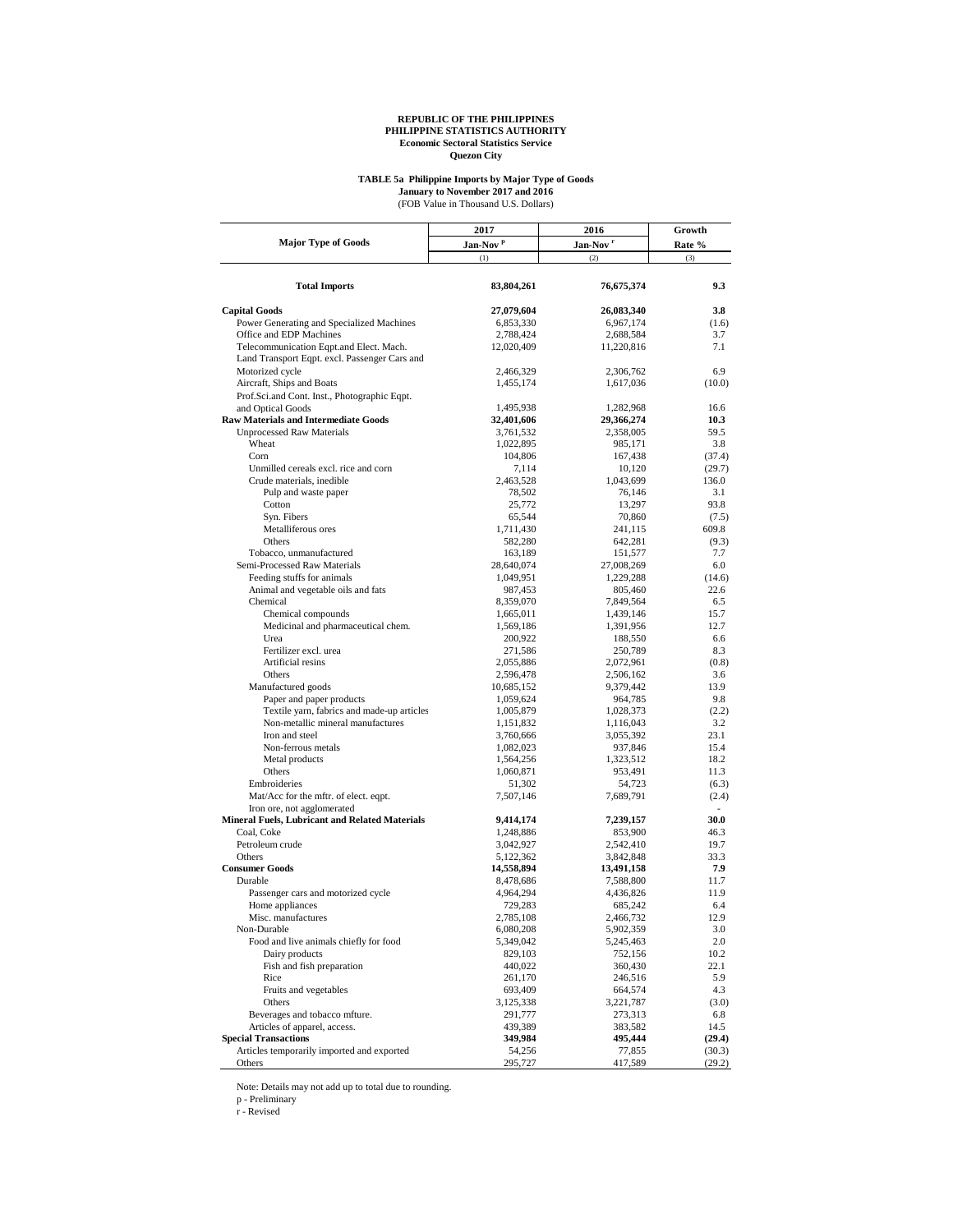### **REPUBLIC OF THE PHILIPPINES**

#### **PHILIPPINE STATISTICS AUTHORITY**

**Economic Sectoral Statistics Service**

**Quezon City**

## **TABLE 6 Philippine Export Statistics from the Top Ten Countries: November 2017 and 2016**

(FOB Value in Million U.S.Dollars)

|    |                                        |                       | 2017       |                      |         | 2016                  |         |                      |         |                | <b>Annual Growth Rate (%)</b> |
|----|----------------------------------------|-----------------------|------------|----------------------|---------|-----------------------|---------|----------------------|---------|----------------|-------------------------------|
|    | <b>Countries</b>                       | November <sup>P</sup> | $\%$ Share | Jan-Nov <sup>p</sup> | % Share | November <sup>r</sup> | % Share | Jan-Nov <sup>r</sup> | % Share | <b>Current</b> | <b>Cumulative</b>             |
|    |                                        | (1)                   | (2)        | (3)                  | (4)     | (5)                   | (6)     | (7)                  | (8)     | (9)            | (10)                          |
|    | <b>Total Exports</b>                   | 4,963.15              | 100.0      | 58,099.08            | 100.0   | 4,886.88              | 100.0   | 52,441.07            | 100.0   | 1.6            | 10.8                          |
|    | <b>Top 10 Countries Total</b>          | 4,129.61              | 83.2       | 47,304.96            | 81.4    | 4,056.54              | 83.0    | 43,818.34            | 83.6    | 1.8            | 8.0                           |
|    | Hong Kong                              | 765.95                | 15.4       | 7,845.57             | 13.5    | 617.66                | 12.6    | 5,996.37             | 11.4    | 24.0           | 30.8                          |
| 2  | Japan $1/$                             | 751.27                | 15.1       | 9,541.76             | 16.4    | 910.79                | 18.6    | 10,699.89            | 20.4    | (17.5)         | (10.8)                        |
| 3  | United States Of America <sup>2/</sup> | 690.47                | 13.9       | 8,484.21             | 14.6    | 683.99                | 14.0    | 8,142.25             | 15.5    | 0.9            | 4.2                           |
| 4  | China, People's Republic of            | 547.90                | 11.0       | 6,385.32             | 11.0    | 569.74                | 11.7    | 5,765.46             | 11.0    | (3.8)          | 10.8                          |
| 5  | Singapore                              | 327.22                | 6.6        | 3,522.33             | 6.1     | 313.17                | 6.4     | 3,538.05             | 6.7     | 4.5            | (0.4)                         |
| 6  | Thailand                               | 255.50                | 5.1        | 2,436.66             | 4.2     | 202.95                | 4.2     | 2,012.46             | 3.8     | 25.9           | 21.1                          |
|    | Germany                                | 209.61                | 4.2        | 2,385.43             | 4.1     | 170.57                | 3.5     | 2,154.63             | 4.1     | 22.9           | 10.7                          |
| 8  | Netherlands                            | 206.47                | 4.2        | 2,255.07             | 3.9     | 131.42                | 2.7     | 1,596.29             | 3.0     | 57.1           | 41.3                          |
| 9  | Taiwan                                 | 188.62                | 3.8        | 2,090.95             | 3.6     | 194.08                | 4.0     | 1,929.45             | 3.7     | (2.8)          | 8.4                           |
| 10 | Korea, Republic of                     | 186.59                | 3.8        | 2,357.65             | 4.1     | 262.16                | 5.4     | 1,983.50             | 3.8     | (28.8)         | 18.9                          |
|    | <b>Other Countries</b>                 | 833.54                | 16.8       | 10,794.12            | 18.6    | 830.35                | 17.0    | 8,622.73             | 16.4    | 0.4            | 25.2                          |
| 11 | Malaysia $3/$                          | 176.35                | 3.6        | 1,468.09             | 2.5     | 112.50                | 2.3     | 1,076.66             | 2.1     | 56.7           | 36.4                          |
| 12 | Vietnam                                | 76.34                 | 1.5        | 799.68               | 1.4     | 78.49                 | 1.6     | 686.34               | 1.3     | (2.7)          | 16.5                          |
| 13 | Indonesia                              | 58.82                 | 1.2        | 646.75               | 1.1     | 50.71                 | 1.0     | 587.25               | 1.1     | 16.0           | 10.1                          |
| 14 | France                                 | 58.68                 | 1.2        | 737.82               | 1.3     | 64.82                 | 1.3     | 671.38               | 1.3     | (9.5)          | 9.9                           |
| 15 | UK Great Britain and N. Ireland        | 42.05                 | 0.8        | 444.09               | 0.8     | 34.23                 | 0.7     | 461.30               | 0.9     | 22.9           | (3.7)                         |
| 16 | <b>United Arab Emirates</b>            | 41.23                 | 0.8        | 563.52               | 1.0     | 32.48                 | 0.7     | 277.51               | 0.5     | 27.0           | 103.1                         |
| 17 | Switzerland                            | 39.10                 | 0.8        | 327.87               | 0.6     | 42.03                 | 0.9     | 382.54               | 0.7     | (7.0)          | (14.3)                        |
| 18 | Mexico                                 | 37.38                 | 0.8        | 560.85               | 1.0     | 45.04                 | 0.9     | 479.50               | 0.9     | (17.0)         | 17.0                          |
| 19 | India                                  | 35.72                 | 0.7        | 479.06               | 0.8     | 22.88                 | 0.5     | 287.96               | 0.5     | 56.1           | 66.4                          |
| 20 | Canada                                 | 31.86                 | 0.6        | 468.24               | 0.8     | 40.31                 | 0.8     | 489.43               | 0.9     | (21.0)         | (4.3)                         |
| 21 | Others                                 | 235.99                | 4.8        | 4,298.14             | 7.4     | 306.86                | 6.3     | 3,222.87             | 6.1     | (23.1)         | 33.4                          |

1/ includes Okinawa

2/ includes Alaska and Hawaii

3/ includes Sabah and Sarawak

p preliminary

r revised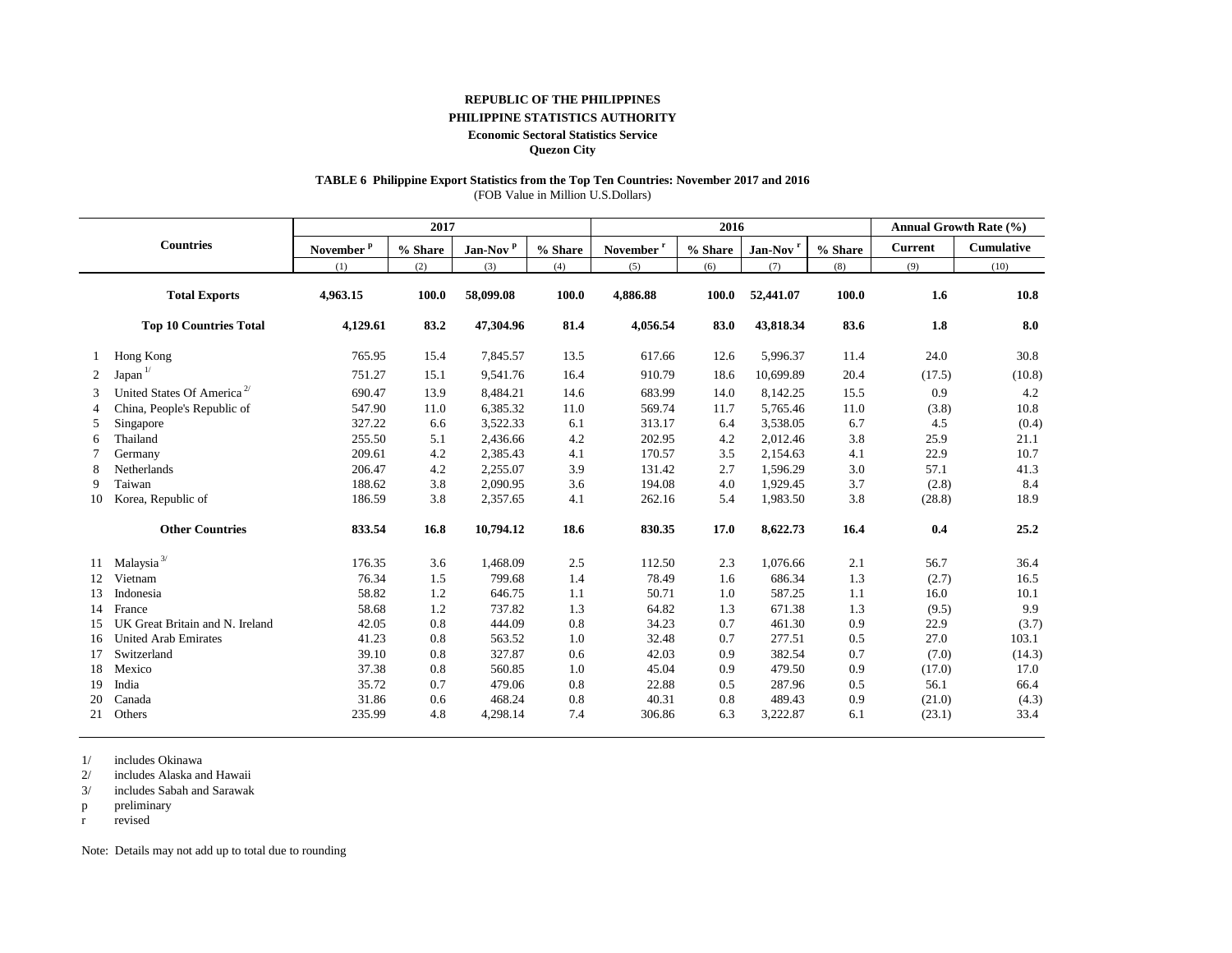### **REPUBLIC OF THE PHILIPPINES**

## **PHILIPPINE STATISTICS AUTHORITY**

#### **Economic Sectoral Statistics Service**

**Quezon City**

## **TABLE 7 Philippine Imports from the Top Ten Countries: November 2017 and 2016**

(FOB Value in Million U.S.Dollars)

|                |                                        |                       | 2017       |                      |         | 2016                  |         |                      |         |                | <b>Annual Growth Rate (%)</b> |
|----------------|----------------------------------------|-----------------------|------------|----------------------|---------|-----------------------|---------|----------------------|---------|----------------|-------------------------------|
|                | <b>Countries</b>                       | November <sup>p</sup> | $\%$ Share | Jan-Nov <sup>p</sup> | % Share | November <sup>r</sup> | % Share | Jan-Nov <sup>1</sup> | % Share | <b>Current</b> | <b>Cumulative</b>             |
|                |                                        | (1)                   | (2)        | (3)                  | (4)     | (5)                   | (6)     | (7)                  | (8)     | (9)            | (10)                          |
|                | <b>Total Imports</b>                   | 8,744.19              | 100.0      | 83,804.26            | 100.0   | 7,377.52              | 100.0   | 76,675.37            | 100.0   | 18.5           | 9.3                           |
|                | <b>Top 10 Countries Total</b>          | 6,961.09              | 79.6       | 65,209.20            | 77.8    | 5,830.07              | 79.0    | 60,405.40            | 78.8    | 19.4           | 8.0                           |
|                | China, People's Republic of            | 1,692.67              | 19.4       | 15,179.59            | 18.1    | 1,484.31              | 20.1    | 14,278.43            | 18.6    | 14.0           | 6.3                           |
| 2              | Japan <sup>1/</sup>                    | 946.39                | 10.8       | 9,728.99             | 11.6    | 812.60                | 11.0    | 8,935.75             | 11.7    | 16.5           | 8.9                           |
| 3              | Korea, Republic of                     | 907.45                | 10.4       | 7,137.32             | 8.5     | 450.88                | 6.1     | 4,992.70             | 6.5     | 101.3          | 43.0                          |
| $\overline{4}$ | Thailand                               | 620.02                | 7.1        | 6,006.75             | 7.2     | 559.91                | 7.6     | 6,033.31             | 7.9     | 10.7           | (0.4)                         |
| 5              | United States Of America <sup>2/</sup> | 580.70                | 6.6        | 6,389.96             | 7.6     | 607.19                | 8.2     | 6,821.66             | 8.9     | (4.4)          | (6.3)                         |
| 6              | Singapore                              | 541.91                | 6.2        | 5,004.23             | 6.0     | 556.06                | 7.5     | 5,059.23             | 6.6     | (2.5)          | (1.1)                         |
|                | Indonesia                              | 527.57                | 6.0        | 5,651.76             | 6.7     | 444.24                | 6.0     | 4,077.16             | 5.3     | 18.8           | 38.6                          |
| 8              | Taiwan                                 | 500.92                | 5.7        | 4,412.06             | 5.3     | 405.13                | 5.5     | 4,813.27             | 6.3     | 23.6           | (8.3)                         |
| 9              | Malaysia $^{3\prime}$                  | 391.32                | 4.5        | 3,283.80             | 3.9     | 261.23                | 3.5     | 3,109.63             | 4.1     | 49.8           | 5.6                           |
| 10             | Hong Kong                              | 252.14                | 2.9        | 2,414.75             | 2.9     | 248.52                | 3.4     | 2,284.27             | 3.0     | 1.5            | 5.7                           |
|                | <b>Other Countries</b>                 | 1,783.10              | 20.4       | 18,595.06            | 22.2    | 1,547.45              | 21.0    | 16,269.98            | 21.2    | 15.2           | 14.3                          |
| 11             | Vietnam                                | 220.29                | 2.5        | 2,354.67             | 2.8     | 162.71                | 2.2     | 1,812.49             | 2.4     | 35.4           | 29.9                          |
| 12             | Germany                                | 149.36                | 1.7        | 1,772.74             | 2.1     | 215.70                | 2.9     | 1,894.44             | 2.5     | (30.8)         | (6.4)                         |
| 13             | India                                  | 143.01                | 1.6        | 1,388.36             | 1.7     | 139.60                | 1.9     | 1,368.25             | 1.8     | 2.4            | 1.5                           |
| 14             | Australia                              | 118.77                | 1.4        | 1,571.94             | 1.9     | 65.76                 | 0.9     | 796.90               | 1.0     | 80.6           | 97.3                          |
| 15             | Kuwait                                 | 105.09                | 1.2        | 949.71               | 1.1     | 108.27                | 1.5     | 909.01               | 1.2     | (2.9)          | 4.5                           |
| 16             | Saudi Arabia                           | 89.74                 | 1.0        | 1,052.73             | 1.3     | 111.27                | 1.5     | 954.53               | 1.2     | (19.3)         | 10.3                          |
| 17             | <b>United Arab Emirates</b>            | 76.76                 | 0.9        | 710.91               | 0.8     | 15.23                 | 0.2     | 510.75               | 0.7     | 404.2          | 39.2                          |
| -18            | <b>Russian Federation</b>              | 68.15                 | 0.8        | 384.47               | 0.5     | 18.39                 | 0.2     | 173.52               | 0.2     | 270.5          | 121.6                         |
| 19             | Netherlands                            | 65.70                 | 0.8        | 547.29               | 0.7     | 45.27                 | 0.6     | 475.73               | 0.6     | 45.1           | 15.0                          |
| 20             | Canada                                 | 56.67                 | 0.6        | 559.11               | 0.7     | 34.41                 | 0.5     | 377.18               | 0.5     | 64.7           | 48.2                          |
| 21             | Others                                 | 689.54                | 7.9        | 7,303.15             | 8.7     | 630.84                | 8.6     | 6,997.17             | 9.1     | 9.3            | 4.4                           |

1/ includes Okinawa

2/ includes Alaska and Hawaii

3/ includes Sabah and Sarawak

p preliminary

r revised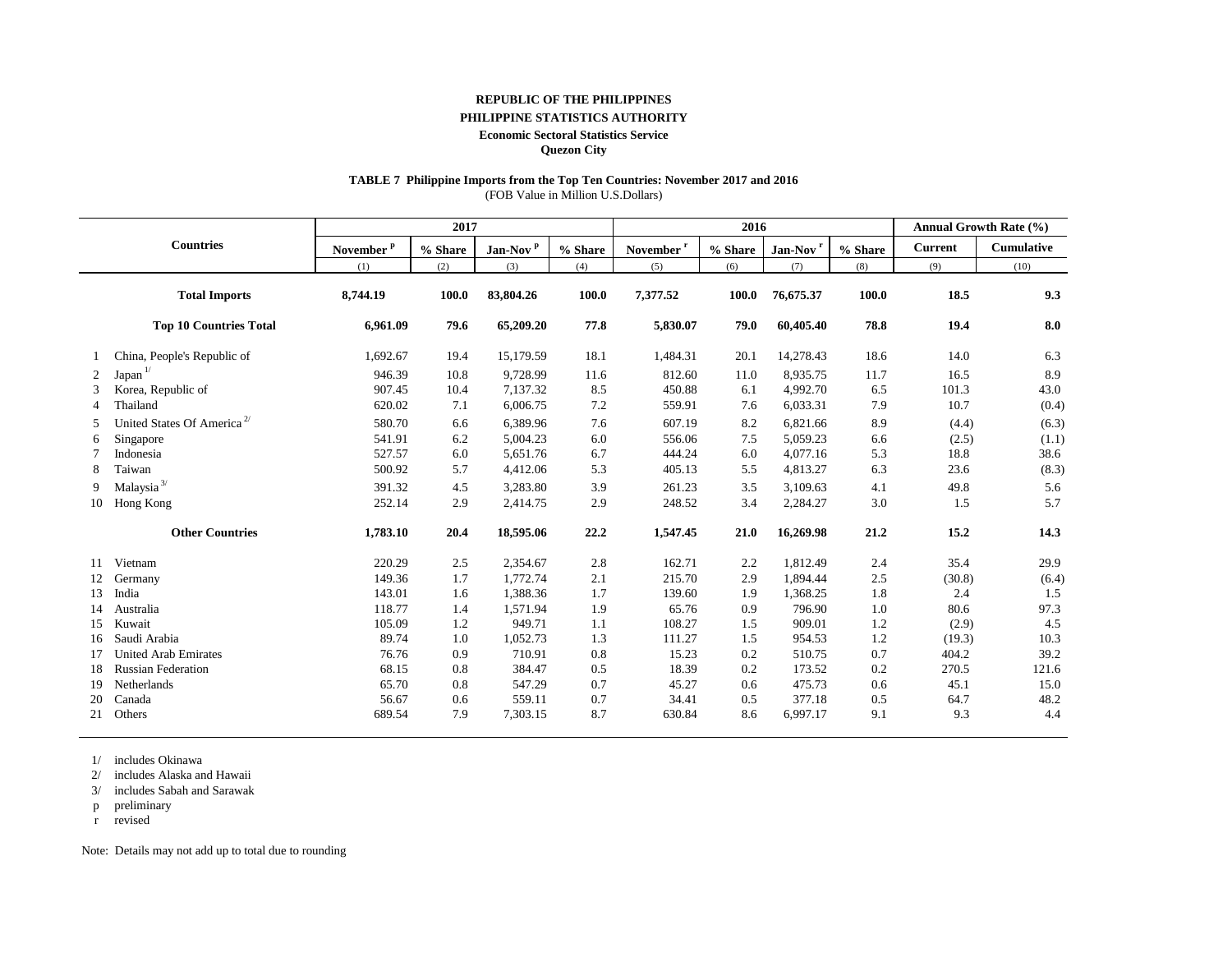#### **TABLE 8 Balance of Trade by Major Trading Partners: November 2017** (FOB Value in Million U.S. Dollars)

|                | <b>Countries</b>                       | <b>Total Trade</b> | Imports <sup>p</sup> | Exports <sup>p</sup> | <b>Balance of Trade in Goods</b> |
|----------------|----------------------------------------|--------------------|----------------------|----------------------|----------------------------------|
|                |                                        | (1)                | (2)                  | (3)                  | (4)                              |
|                | <b>Total</b>                           | 13,707.34          | 8,744.19             | 4,963.15             | (3,781.04)                       |
|                | China, People's Republic of            | 2,240.57           | 1,692.67             | 547.90               | (1,144.78)                       |
| 2              | Japan <sup>1/</sup>                    | 1,697.66           | 946.39               | 751.27               | (195.12)                         |
| 3              | United States Of America <sup>2/</sup> | 1,271.17           | 580.70               | 690.47               | 109.77                           |
| $\overline{4}$ | Korea, Republic of                     | 1,094.04           | 907.45               | 186.59               | (720.85)                         |
| 5              | Hong Kong                              | 1,018.09           | 252.14               | 765.95               | 513.81                           |
| 6              | Thailand                               | 875.52             | 620.02               | 255.50               | (364.52)                         |
|                | Singapore                              | 869.14             | 541.91               | 327.22               | (214.69)                         |
| 8              | Taiwan                                 | 689.54             | 500.92               | 188.62               | (312.29)                         |
| 9              | Indonesia                              | 586.39             | 527.57               | 58.82                | (468.75)                         |
| 10             | Malaysia $^{3\prime}$                  | 567.67             | 391.32               | 176.35               | (214.98)                         |
| 11             | Germany                                | 358.97             | 149.36               | 209.61               | 60.24                            |
| 12             | Vietnam                                | 296.64             | 220.29               | 76.34                | (143.95)                         |
| 13             | Netherlands                            | 272.17             | 65.70                | 206.47               | 140.77                           |
| 14             | India                                  | 178.73             | 143.01               | 35.72                | (107.30)                         |
| 15             | Australia                              | 145.10             | 118.77               | 26.33                | (92.44)                          |
| 16             | <b>United Arab Emirates</b>            | 117.99             | 76.76                | 41.23                | (35.53)                          |
| 17             | France                                 | 110.72             | 52.03                | 58.68                | 6.65                             |
| 18             | Kuwait                                 | 106.02             | 105.09               | 0.93                 | (104.16)                         |
| 19             | Saudi Arabia                           | 93.23              | 89.74                | 3.49                 | (86.25)                          |
| 20             | Canada                                 | 88.53              | 56.67                | 31.86                | (24.81)                          |
| 21             | Others                                 | 1,029.43           | 705.66               | 323.77               | (381.88)                         |
|                |                                        |                    |                      |                      |                                  |

1/ includes Okinawa

2/ includes Alaska and Hawaii

3/ includes Sabah and Sarawak

p preliminary

r revised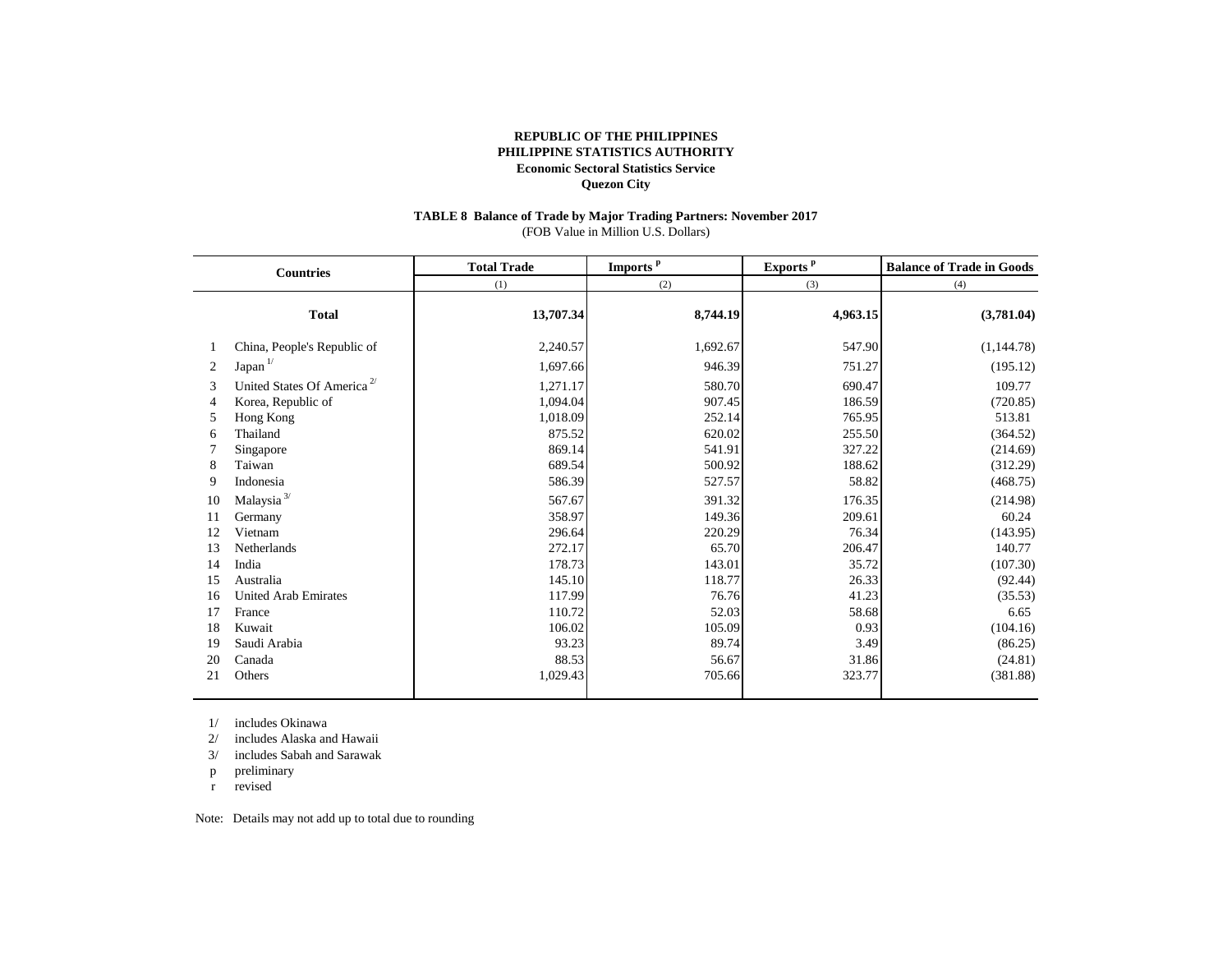## **TABLE 9 Philippine Export Statistics by Selected Economic Bloc: November 2017 and 2016**

(FOB Value in Million U.S. Dollars)

|   |                                                | 2017                  |         |                      | 2016    |          |         |                      | <b>Annual Growth Rate (%)</b> |                |                    |
|---|------------------------------------------------|-----------------------|---------|----------------------|---------|----------|---------|----------------------|-------------------------------|----------------|--------------------|
|   | <b>Economic Bloc</b>                           | November <sup>1</sup> | % Share | Jan-Nov <sup>p</sup> | % Share | November | % Share | Jan-Nov <sup>r</sup> | % Share                       | <b>Current</b> | <b>Cummulative</b> |
|   |                                                | (1)                   | (2)     | (3)                  | (4)     | (5)      | (6)     | (7)                  | (8)                           | (9)            | (10)               |
|   | <b>Total Exports</b>                           | 4,963.15              | 100.0   | 58,099.08            | 100.0   | 4.886.88 | 100.0   | 52,441.07            | 100.0                         | 1.6            | 10.8               |
|   | East Asia $^{1/}$                              | 2.442.09              | 49.2    | 28,267.08            | 48.7    | 2,556.69 | 52.3    | 26,438.29            | 50.4                          | (4.5)          | 6.9                |
|   | A S E A N <sup>2</sup>                         | 897.99                | 18.1    | 8,921.05             | 15.4    | 761.55   | 15.6    | 7,937.97             | 15.1                          | 17.9           | 12.4               |
| 3 | United States of America <sup>3/</sup>         | 690.47                | 13.9    | 8,484.21             | 14.6    | 683.99   | 14.0    | 8,142.25             | 15.5                          | 0.9            | 4.2                |
|   | European Union (EU) <sup><math>4/</math></sup> | 633.92                | 12.8    | 8,467.57             | 14.6    | 565.93   | 11.6    | 6,431.51             | 12.3                          | 12.0           | 31.7               |
|   | Others                                         | 298.68                | 6.0     | 3,959.17             | 6.8     | 318.72   | 6.5     | 3,491.05             | 6.7                           | (6.3)          | 13.4               |

1/ includes China, Hong Kong, Japan, Macau, Mongolia, N. Korea, S. Korea, Taiwan

2/ includes Brunei Darussalam, Cambodia, Indonesia, Laos, Malaysia, Myanmar, Singapore, Thailand, Vietnam

3/ includes Alaska and Hawaii

includes Austria, Belgium, Bulgaria, Croatia,Cyprus, Czech Republic, Denmark, Estonia, Finland, France, Germany, Greece, Hungary, Ireland, Italy, Latvia, Lithuania,

4/ Luxembourg, Malta, Netherlands, Poland, Portugal, Romania, Slovakia, Slovenia, Spain, Sweden and UK Great Britain

- p preliminary
- r revised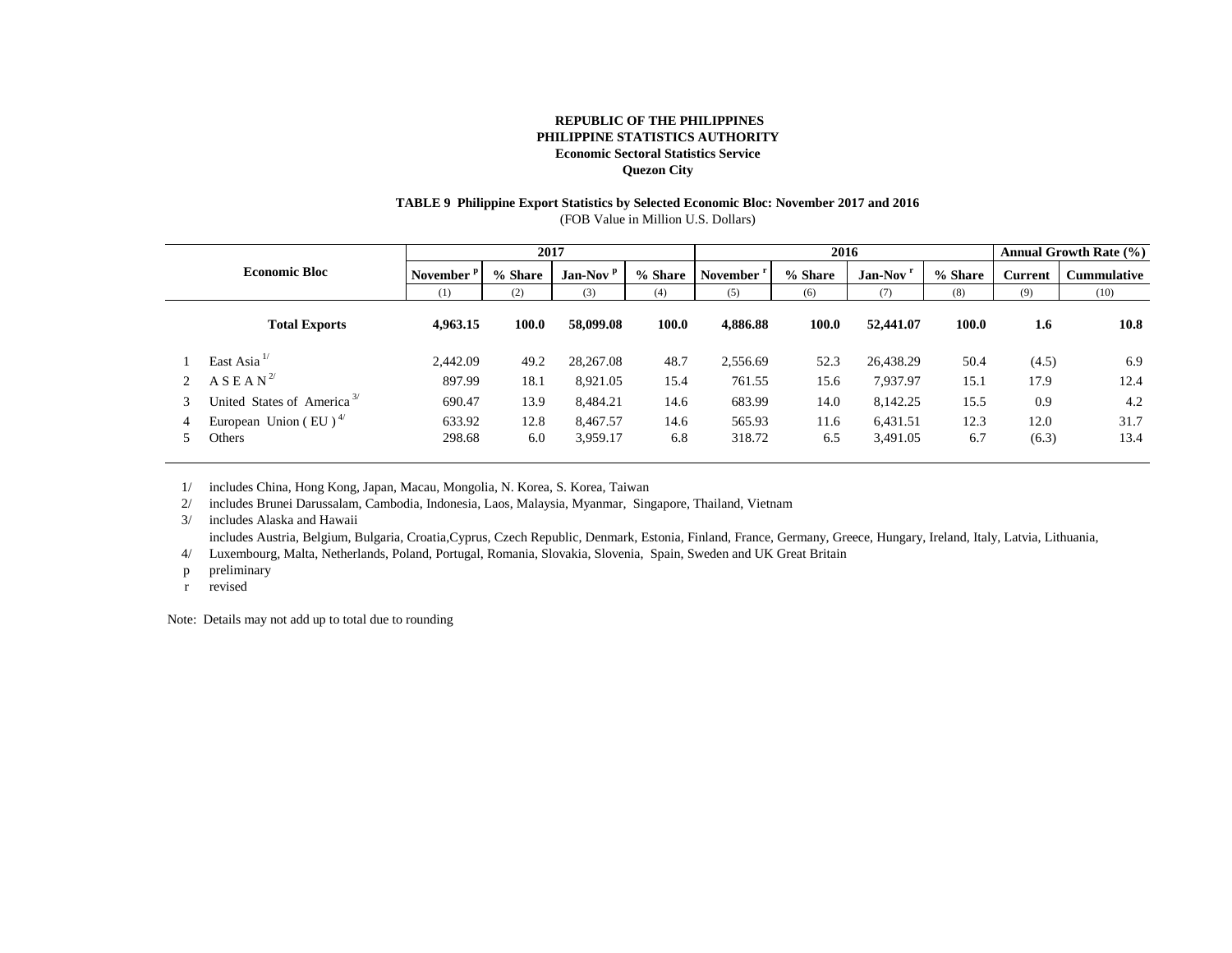## **TABLE 10 Philippine Import Statistics by Selected Economic Bloc: November 2017 and 2016**

(FOB Value in Million U.S. Dollars)

|   |                                                          | 2017                  |             |                       |             | 2016             |             |                      |             | Annual Growth Rate (%) |                    |
|---|----------------------------------------------------------|-----------------------|-------------|-----------------------|-------------|------------------|-------------|----------------------|-------------|------------------------|--------------------|
|   | <b>Economic Bloc</b>                                     | November <sup>1</sup> | % Share     | Jan-Nov $P$           | % Share     | <b>November</b>  | % Share     | Jan-Nov              | % Share     | Current                | <b>Cummulative</b> |
|   |                                                          | (1)                   | (2)         | (3)                   | (4)         | (5)              | (6)         | (7)                  | (8)         | (9)                    | (10)               |
|   | <b>Total Imports</b>                                     | 8,744.19              | 100.0       | 83,804.26             | 100.0       | 7.377.52         | 100.0       | 76,675.37            | 100.0       | 18.5                   | 9.3                |
|   | East Asia $^{1/}$                                        | 4.300.18              | 49.2        | 38,896.27             | 46.4        | 3,402.05         | 46.1        | 35,378.80            | 46.1        | 26.4                   | 9.9                |
|   | A S E A N <sup>2</sup>                                   | 2,306.36              | 26.4        | 22,395.08             | 26.7        | .988.82          | 27.0        | 20,149.50            | 26.3        | 16.0                   | 11.1               |
| 3 | United States of America <sup>3/</sup>                   | 580.70                | 6.6         | 6,389.96              | 7.6         | 607.19           | 8.2         | 6,821.66             | 8.9         | (4.4)                  | (6.3)              |
|   | European Union (EU) <sup><math>4/</math></sup><br>Others | 538.55<br>1,018.41    | 6.2<br>11.6 | 5,896.55<br>10,226.40 | 7.0<br>12.2 | 592.11<br>787.36 | 8.0<br>10.7 | 6.178.20<br>8,147.22 | 8.1<br>10.6 | (9.0)<br>29.3          | (4.6)<br>25.5      |

1/ includes China, Hong Kong, Japan, Macau, Mongolia, N. Korea, S. Korea, Taiwan

2/ includes Brunei Darussalam, Cambodia, Indonesia, Laos, Malaysia, Myanmar, Singapore, Thailand, Vietnam

3/ includes Alaska and Hawaii

includes Austria, Belgium, Bulgaria, Croatia,Cyprus, Czech Republic, Denmark, Estonia, Finland, France, Germany, Greece, Hungary, Ireland, Italy, Latvia, Lithuania,

4/ Luxembourg, Malta, Netherlands, Poland, Portugal, Romania, Slovakia, Slovenia, Spain, Sweden and UK Great Britain

p preliminary

r revised